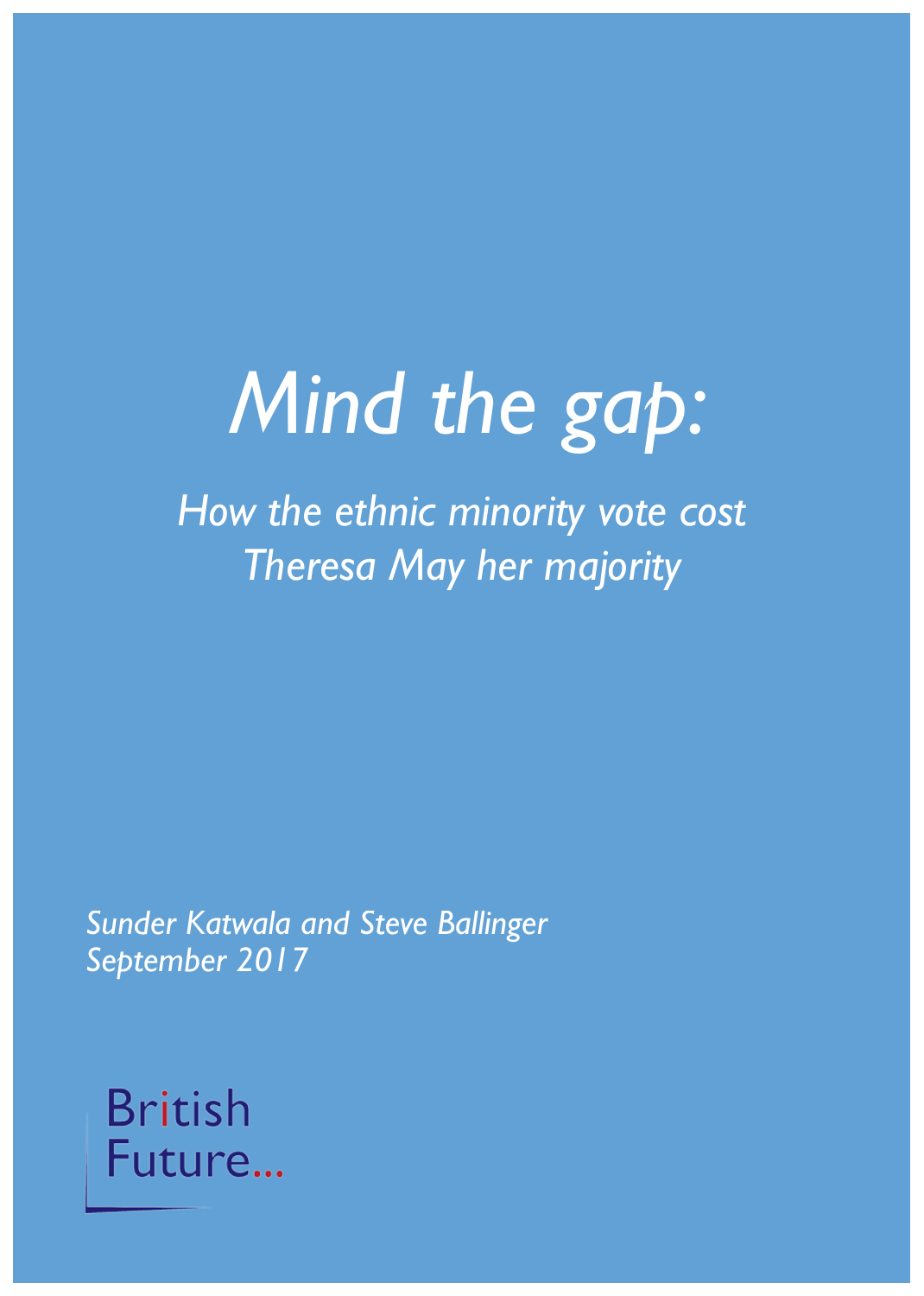Published September 2017 by: British Future Kean House 6 Kean Street London WC2B 4AS

Authors: Sunder Katwala and Steve Ballinger Editor: Steve Ballinger Design: Laura Dias Additional research by Laura Dias

About British Future:

British Future is an independent, non-partisan thinktank engaging people's hopes and fears about integration and migration, opportunity and identity, so that we share a confident and welcoming Britain, inclusive and fair to all.

www.britishfuture.org

Tel. +44 (0)20 7632 9069

Twitter: @BritishFuture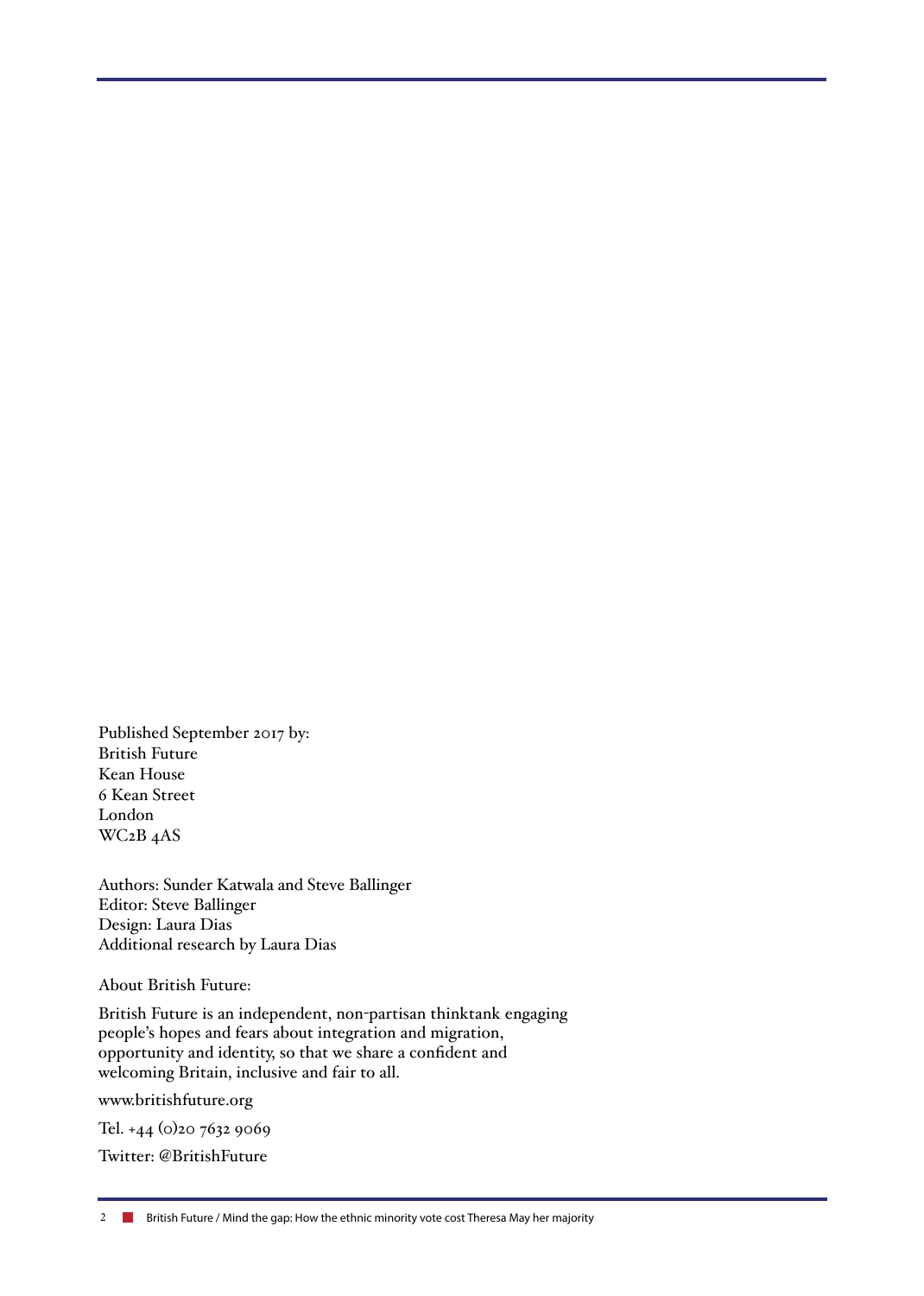# **Contents**

| 1. Introduction: Mind the gap                                                       | $\overline{4}$ |
|-------------------------------------------------------------------------------------|----------------|
| 2. The 2017 General Election: how much is known about the ethnic minority vote?     | 8              |
| 3. How the ethnic vote gap influenced the 2017 General Election outcome             | П              |
| 4. Block vote or up for grabs? Are ethnic minority voters becoming floating voters? | 16             |
| 5. Who are the different ethnic minority voter 'tribes'?                            | 21             |
| 6. Conclusion: The One Nation challenge                                             | 24             |
| <b>Notes</b>                                                                        | 30             |
| <b>About British Future</b>                                                         | 31             |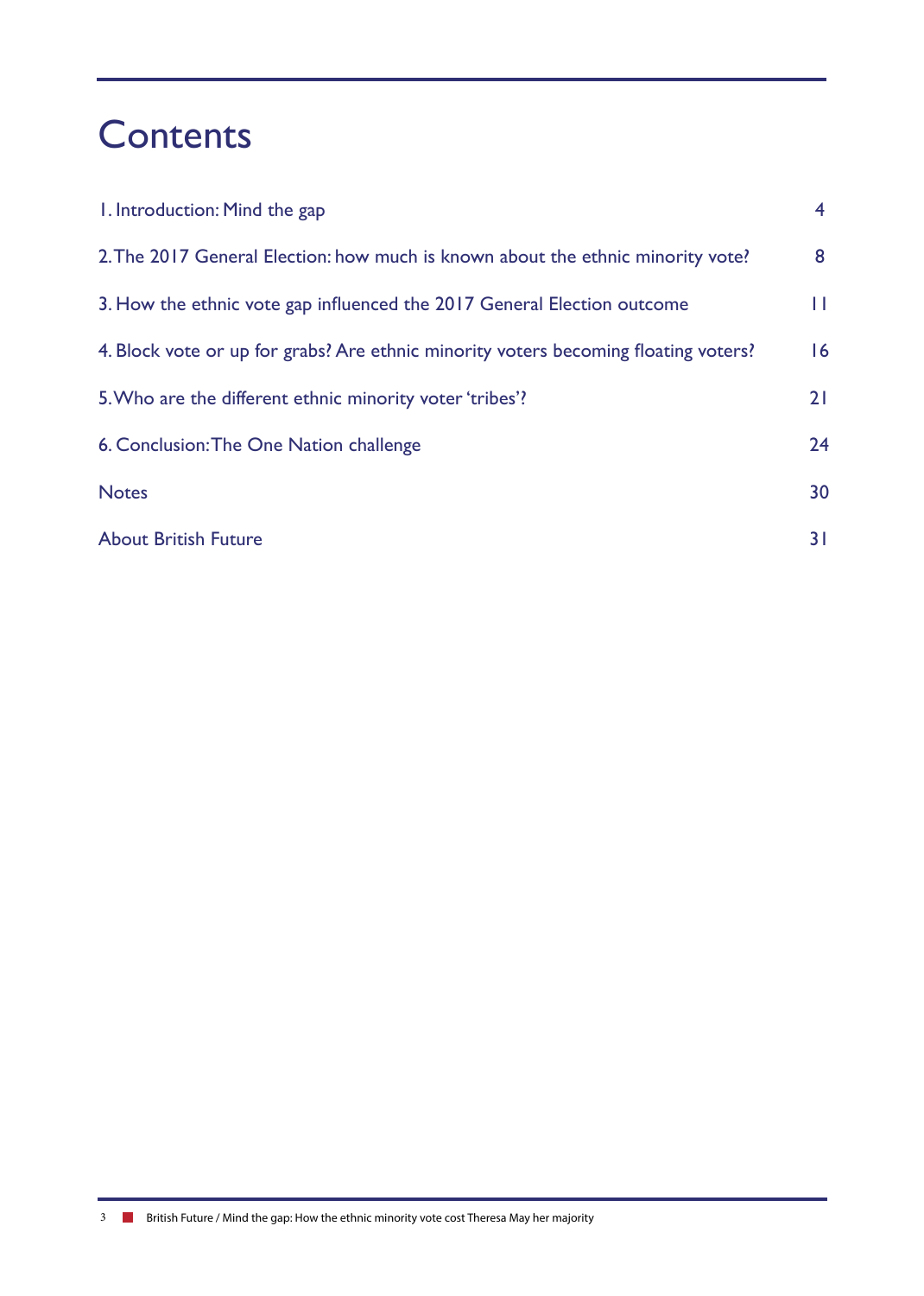# 1. Introduction: Mind the gap

Theresa May called the snap General Election of June 2017 intending to increase the Conservative majority in the House of Commons. The plan failed: the Conservatives failed to gain most of the seats that they were targeting in England and Wales, and suffered unexpected losses to the Labour Party. The Conservatives went into the General Election with 330 seats and a working majority of 17 seats; they came out of it with just 318 seats, 8 seats short of a majority at all. They have since been forced to conduct protracted and rather expensive talks with Northern Ireland's DUP in order to secure the confidence and supply deal needed to govern.

There will be much debate this summer and Autumn over what went wrong for the Conservatives, and what might have been done differently. New research from British Future shows one underestimated factor: how the Conservative failure to appeal to ethnic minority voters played a key role in their failure to win a majority. The Conservatives were only half as likely to gain the support of non-white voters compared to their white British fellow citizens, according to Lord Ashcroft's large election day poll. That the Conservatives performed poorly with ethnic minority voters in 2017 is the consistent finding from several pieces of early evidence from different sources.

The British Future research captures how that weakness with ethnic minority voters had a dramatic impact on the shape of the new House of Commons. Had the Conservatives closed the ethnic vote gap, appealing similarly to non-white as to white voters, the party would have won 28 seats that eluded it in 2017. The Conservatives would have held 346 seats, giving it a comfortable majority of 42. The politics of this parliament, the Brexit negotiations and the position of the Prime Minister would be very different indeed in this parallel universe - where the Conservative aspiration to be a One Nation party was reflected in winning a similar share of votes among ethnic minorities and the ethnic majority alike. Bridging that 'ethnic gap' would have seen around 1.2 million ethnic minority voters back the Conservatives, rather than the roughly 600,000 non-white voters who are thought to have given their support to the party.

Strikingly, even halving that ethnic vote gap would have made the difference between a minority and a majority government. In such a scenario, where the Conservatives won 32% of the ethnic minority vote, they would still trail Labour by over 20 points among non-white voters. Yet the British Future projection suggests even that would have been sufficient progress to win 10 additional seats that went to Labour in 2017, taking Theresa May just past the winning post without needing to wheel and deal with minor parties.

The Conservatives did not expect to lose seats to the Labour Party, particularly on such a scale, with 28 seats turning from blue to red. Notably, the British Future research suggests that the ethnic voting gap between the major parties was crucial in most of those seats – in no fewer than 17 of the 28 Labour gains from the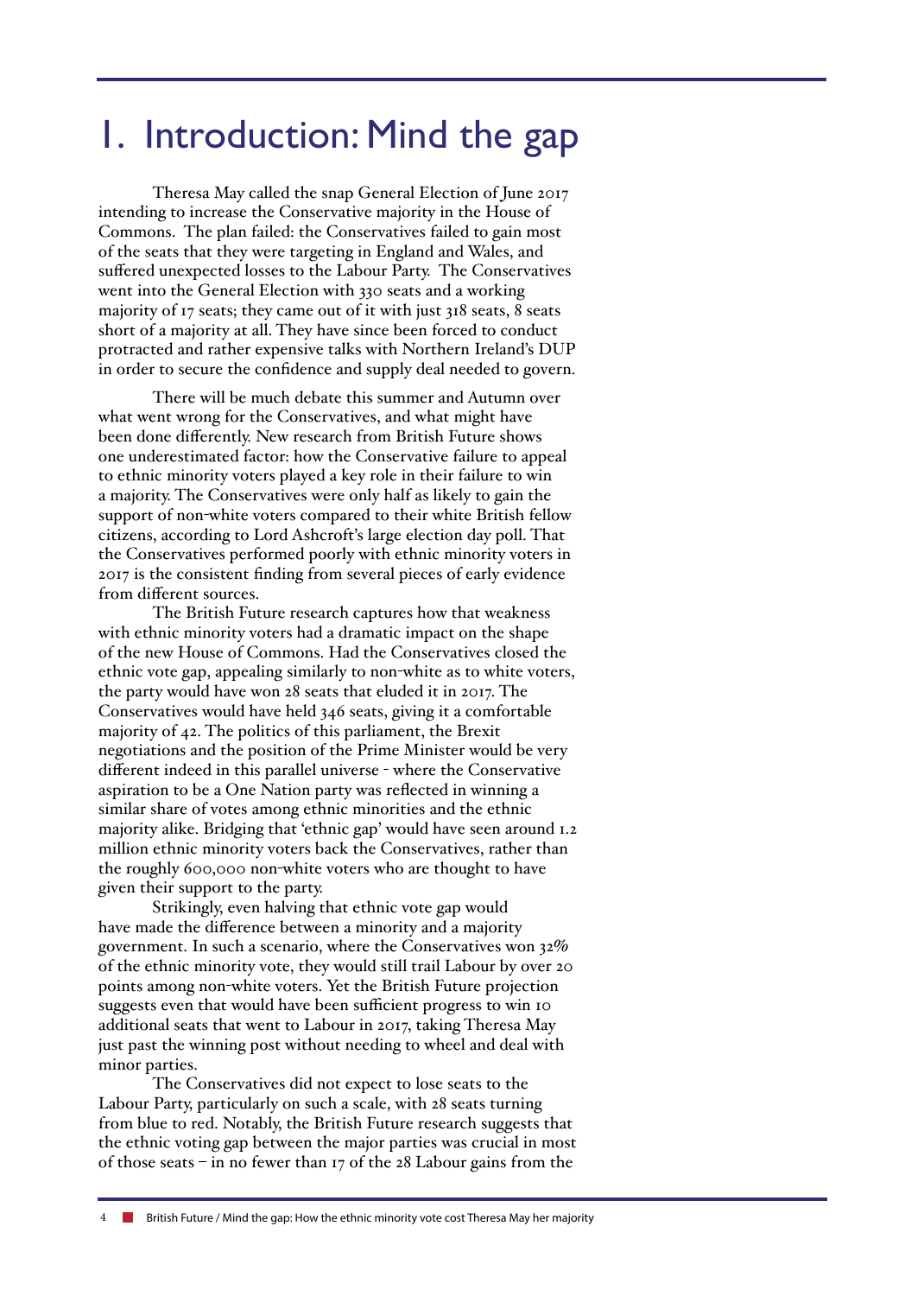Conservatives, Labour's lead among non-white voters was larger than the overall majority by which they won. The ethnic voting gap was therefore a decisive factor in tipping the balance in these seats. It also enabled Labour to hold off Conservative challenges in seven more Labour-held constituencies.

Though this new British Future research shows that the growing ethnic diversity of the electorate can make a decisive impact on General Election results, there was considerably less political and media attention paid to the ethnic minority vote in the run-up to the 2017 General Election than there had been two years before. This partly reflected the dominant assumption that an election victory was in the bag for the Conservatives: a factor that could be important in a close-fought election was considered much more marginal in a potential landslide scenario. But this was also because the Conservatives in 2017 had a different plan for how to extend their appeal under Theresa May than they had under David Cameron.

David Cameron had placed significant emphasis in his decade as party leader on broadening the party's appeal to centrist voters, ensuring the party did seek to be competitive in London and did not retreat from contesting urban and suburban city seats. Cameron's strategy saw the task of improving the party's historically weak reputation and poor performance with the growing number of ethnic minority voters as essential to securing electoral success. Cameron put a lot of effort and political capital into ensuring his party selected minority candidates and began to pick up a higher share of ethnic minority votes, particularly among the growing, affluent ethnic minority middle-class.

But Theresa May's advisers spotted an opportunity for a realignment strategy elsewhere, setting out to win blue-collar pro-Brexit voters from UKIP and Labour in the North and Midlands. The Conservatives did succeed in converting most of those who voted for Nigel Farage and UKIP in 2015, and did advance with blue-collar, pro-Brexit, culturally conservative voters in the north of England but – with a handful of exceptions – they did not do well enough to gain seats in these areas.

What they underestimated, however, was the extent to which attempting this strategy might repel as well as attract potential Conservative voters. That was not something that only affected ethnic minority voters: Labour also took seats off the Conservatives in southern, Remain-supporting university towns. The Conservatives could have sought a bridging strategy to appeal to a broader cross-section of the electorate (and did indeed make significant progress in Scotland, albeit in a rather different election campaign) but there was little evidence of such a strategy.

The British Future research suggests that any assumption that ethnic minority votes would be marginal to the 2017 General Election outcome was a significant mistake. The decisive role that the ethnic voting gap played in most of the seats lost by the Conservatives suggests that this blindspot could have played a significant role in the Conservative failure to realise, right up until election day itself, that they needed to fight a defensive as well as offensive battle in the 2017 campaign.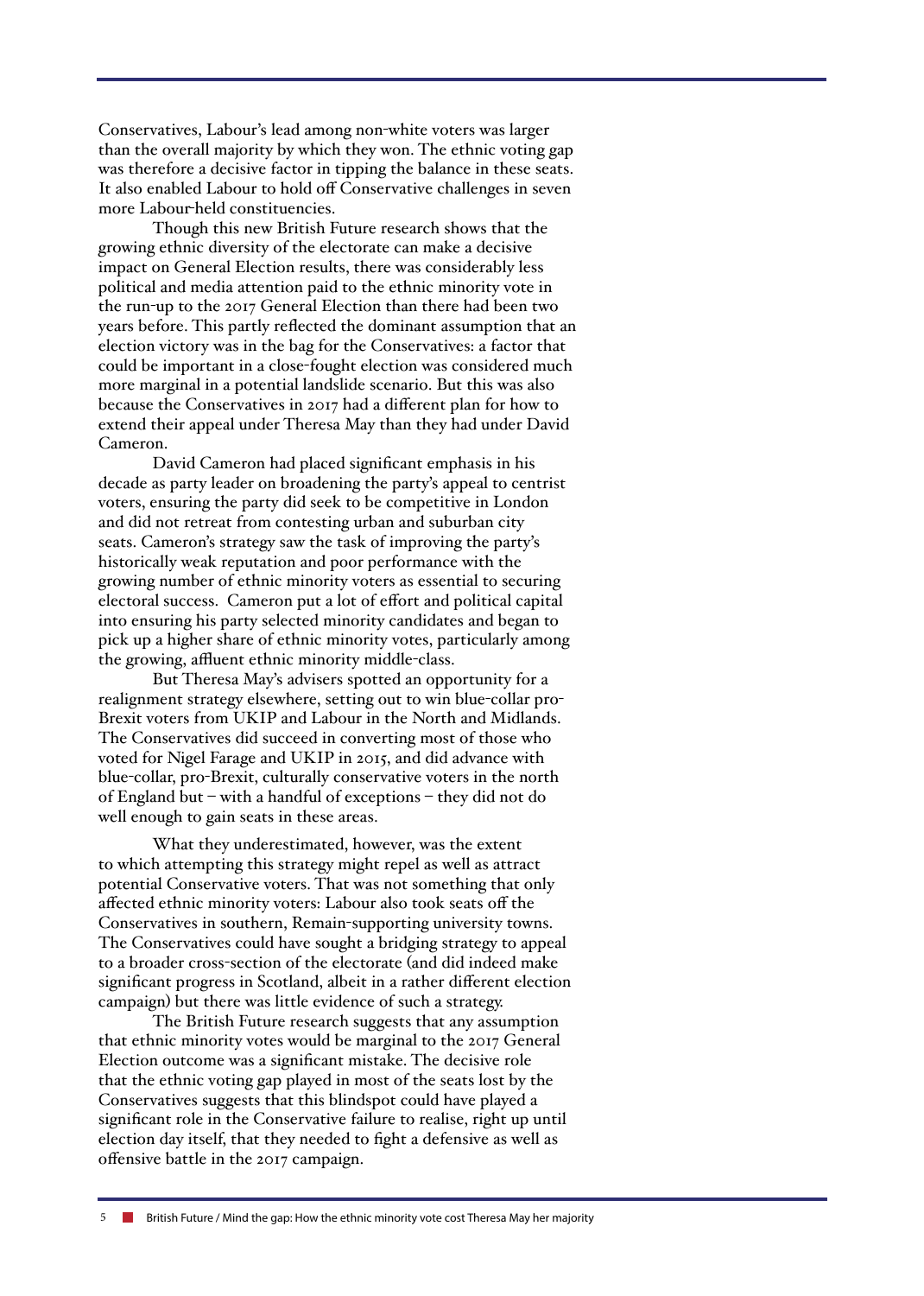For Labour, the 2017 election result shows that its strong reputation and appeal with ethnic minority voters can make a significant contribution to the party's electoral prospects – though only as part of a much broader electoral coalition. Declining partisan allegiance among ethnic minority voters had made the party increasingly aware that the non-white vote will be increasingly up for grabs in future elections. Any sense of complacency or entitlement about ethnic minority support could backfire, especially with younger voters. Those now joining the electorate were not even born when Labour built its historic reputation with ethnic minorities, passing the pioneering antidiscrimination legislation of the 1970s. In 2017, the party showed that it could maintain its appeal, through a combination of its own campaign and the mistakes of its opponents, and encourage an increased number of younger ethnic minority voters to take part in the election. A Labour Party that aspires to govern, however, will need to expand its appeal to a broader coalition of voters, including to middle-class, aspirational ethnic minority voters living outside Britain's biggest cities.

The Conservatives should have the ambition of closing the ethnic minority gap – not only for reasons of electoral self-interest but also because being able to secure support from every section of society is an important test of the aspiration to be a 'One Nation' party that can bring people together. The evidence from 2017 suggests that this will require a deeper, long-term strategy and focus than the party has managed to sustain so far, but also that there would be significant political gains from making some progress. Failing to do so will make the electoral mountain much higher given the growing diversity of the British electorate.

This report should provide a wake-up call to all political parties. Winning support across all colours and creeds looks increasingly necessary for any party that seeks a strong majority. That is the One Nation challenge which any party that wants to govern Britain today needs to meet.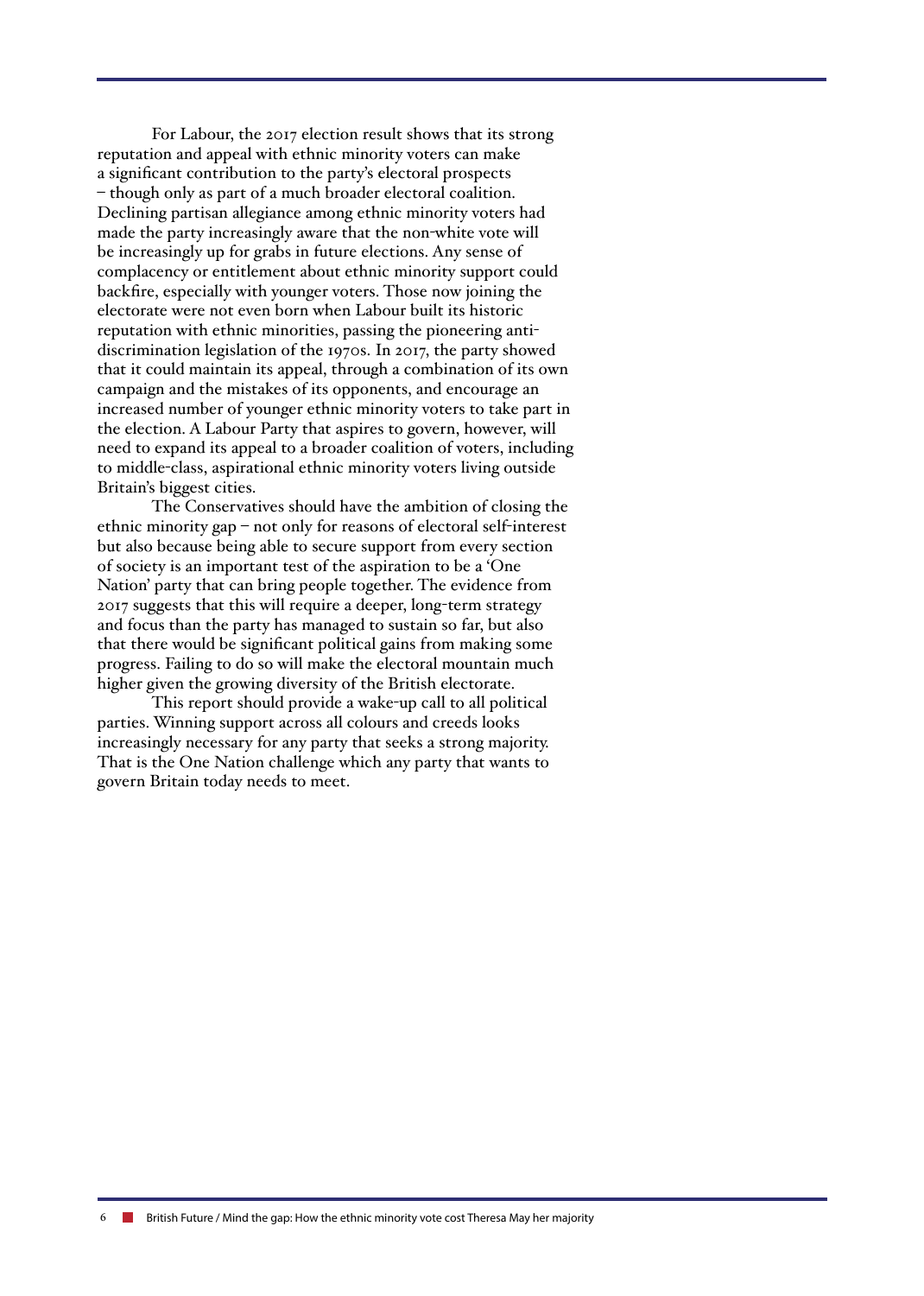### A note on the methodology for this report

The projections in this report are hypothetical. They provide an illustrative "what if?" scenario to illustrate a broad point: that the ethnic minority electorate is of such a size that it must now be treated with importance by any political party seeking a parliamentary majority.

If the Conservative Party had appealed to non-white voters to the same extent that it appealed to white voters, and hence secured the same proportion of their votes, it would have secured an estimated 1.2 million ethnic minority votes, twice as many as the 600,000 who are estimated to have voted for Theresa May's party in 2017.

In our projections, we have distributed these 600,000 additional votes that the Conservatives would have won solely according to ethnic minority population in each constituency, in most cases<sup>1</sup> taking these votes from Labour and adding them to the Conservative total. This is, obviously, an oversimplification: ethnic minority voters will behave differently in different constituencies and some hypothetical 'switchers' may have come from other parties. It does, however, illustrate a very important point – that broadening its appeal to ethnic minority voters would have secured the Conservatives a sizable number of votes that would have made a significant difference in a close-run General Election.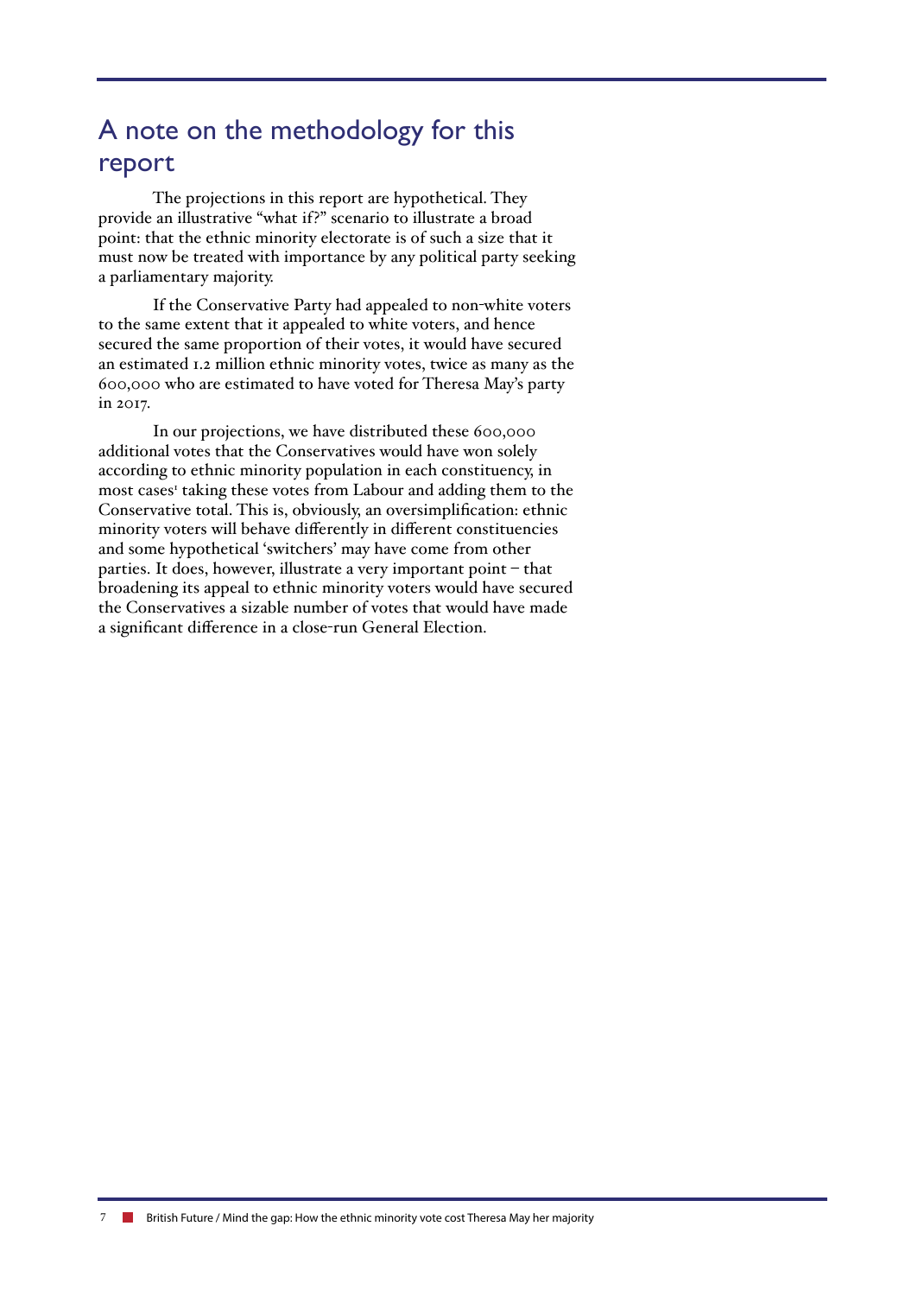# 2. The 2017 General Election: how much is known about the ethnic minority vote?

There is considerably less evidence regarding the voting patterns of ethnic minority voters than exists with regard to the rest of the electorate. But the early data from a range of sources all points in a similar direction: that the Conservatives performed poorly with ethnic minority voters in 2017, slipping back on the progress that the party had begun to make in extending their appeal in 2015.

### National opinion polls

There has not yet been any full-scale poll of ethnic minority voters during the campaign or the aftermath. The best information available at this stage comes from poll breaks for ethnic minority voting based on relatively large samples of minority voters. Lord Ashcroft's election day poll, of over 14,000 people who had already cast their vote, had a sample of 843 ethnic minority voters, with a vote share of 65% for Labour and 21% for the Conservatives $^2$ .

Ipsos-Mori has published demographic analysis of how Britain voted, based on aggregated polls from across the campaign period. Ipsos-Mori gives a Labour ethnic minority vote share of 73% in 2017, with the Conservatives on just 17%. Ipsos-Mori estimates that to be a 6% advance for Labour and a 4% dip for the Conservatives on the 2015 General Election<sup>3</sup>.

In 2010, the large academic ethnic minority British Election Survey4 gave vote shares of Labour 69%, Conservatives 16%, though the survey has a slightly different reference sample.

For the 2015 general Election, all sources suggest some Conservative advance, but differ significantly on whether it was a modest or larger breakthrough: Ipsos MORI had the Conservatives up 7% while Survation noted a more significant advance to secure 33% of the ethnic minority vote.

### The pattern of the regional vote

The 2017 General Election was striking for the extent of geographical variation in the votes. One striking feature of the vote is how the Conservative Party performed most strongly in the least diverse nations and regions of Great Britain, and performed poorly in the areas of highest diversity. The party advanced most strongly in the low-diversity North-East and Scotland, with vote share gains of 9.1% and 13.7% respectively; while London, the UK's most diverse region, was the only one in which the Conservative vote share shrank, by 1.7% in 2017. While this reflects a wider range of demographic and sociological patterns in the vote, it reinforces the Conservative challenge with ethnic minority voters.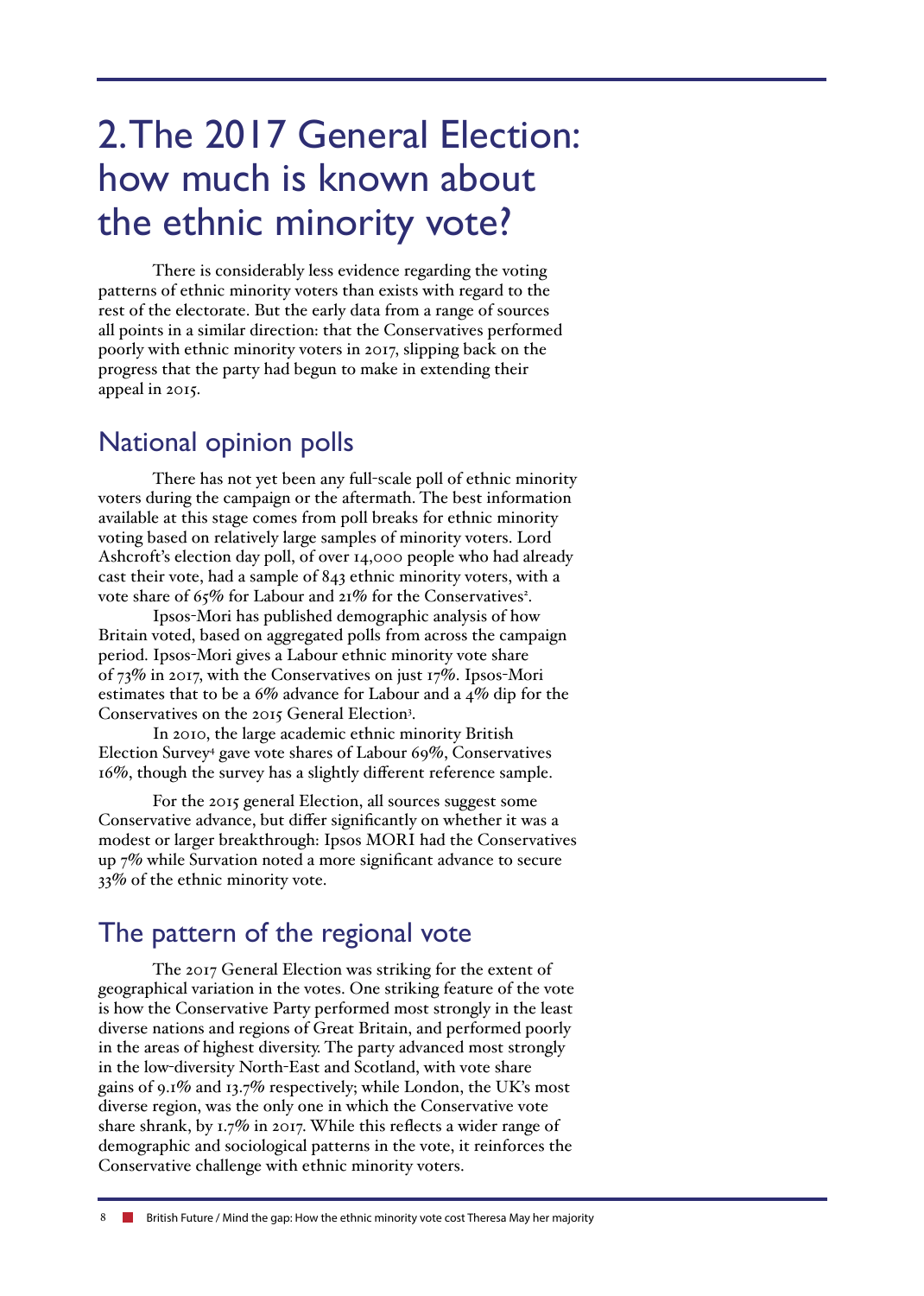### The results in the most diverse constituencies

The Runnymede Trust has analysed the constituency results in the  $75$  most ethnically diverse seats<sup>5</sup>, showing Labour winning 65% of all voters in these seats, up 11 per cent on 2015. The Runnymede analysis shows Conservative support flatlining, with a 0.3 per cent fall in votes in the most diverse seats, in contrast to their six per cent advance across the country. These vote share findings are from actual results, rather than from opinion polling, including all voters in these constituencies. So the comparatively weak Conservative performance in these seats includes a struggle to appeal to both ethnic minority and white British voters who live in the most ethnically diverse constituencies.

# How the Conservatives have gone backwards in their most diverse constituencies

The Conservatives now hold only five of the 75 most diverse parliamentary constituencies, having held nine in 2015 and 13 in 2010.

In 2017 the Conservatives won 268 (88%) of the 306 seats that they had won in 2010. It is therefore quite striking that the party has lost  $8(53\%)$  of its 15 highest-diversity seats. This suggests that the Conservatives struggle to remain competitive in constituencies once more than one-in-three voters are non-white, despite the notable exception of Harrow East.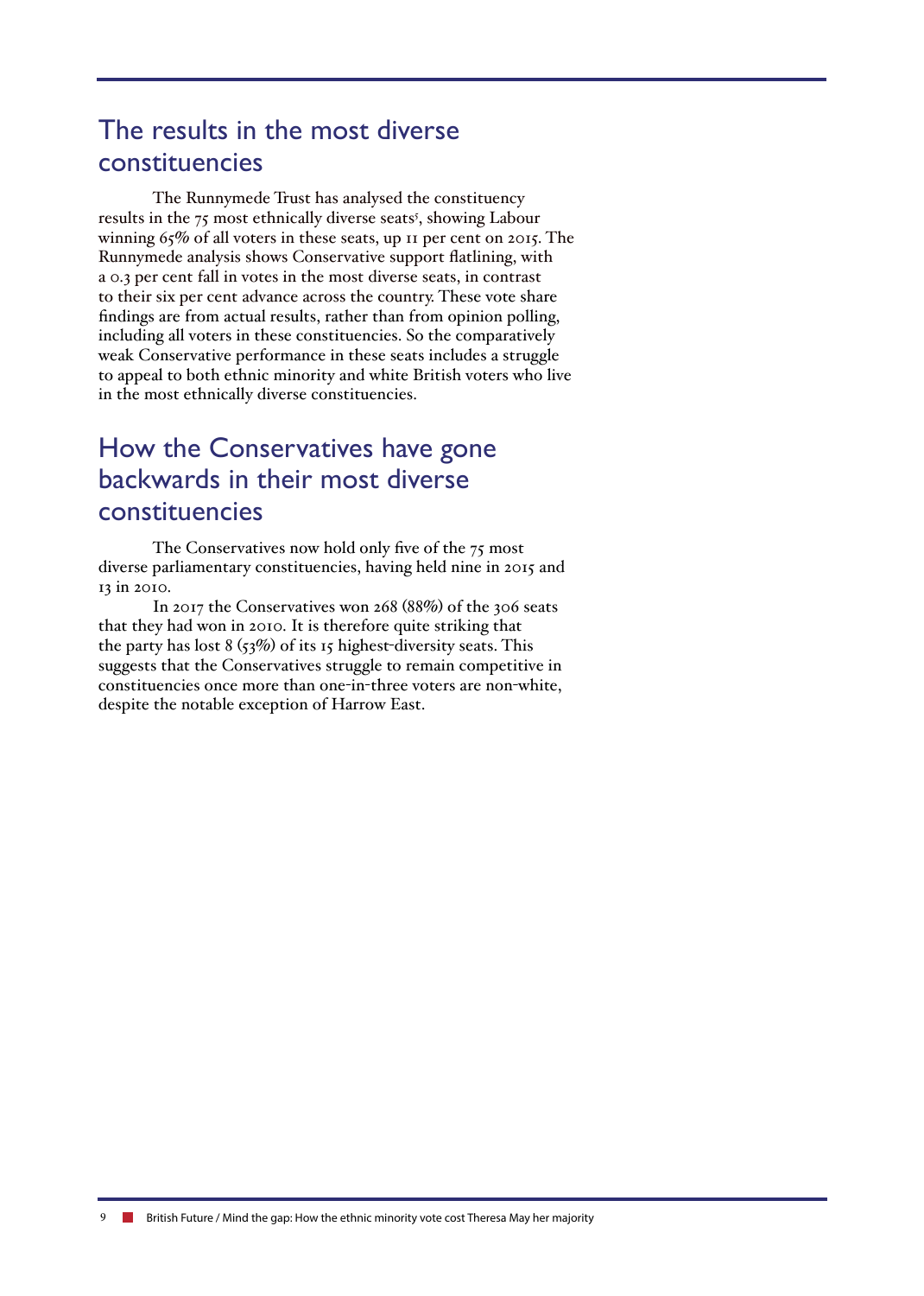#### Fig.1 The Conservative retreat in their most ethnically diverse seats

| <b>Commons</b><br>diversity<br>ranking<br>out of 650 | <b>Current MP</b>             | Constituency                        | Percentage<br><b>BAME %</b> | 2010 party<br>(Majority)               | 2015 party<br>(Majority)               | 2017 party<br>(Majority)                |
|------------------------------------------------------|-------------------------------|-------------------------------------|-----------------------------|----------------------------------------|----------------------------------------|-----------------------------------------|
| $_{13}$                                              | <b>Bob Blackman</b>           | Harrow East                         | 60.7                        | Conservative<br>3,403<br>$(7.1\%)$     | Conservative<br>4,757<br>$(9.7\%)$     | Conservative<br>1,757<br>$(3.5\%)$      |
| 3I                                                   | Wes Streeting                 | <b>Ilford North</b>                 | 47.5                        | Conservative<br>5,404<br>$(I_{I.5}\%)$ | Labour<br>589<br>$(1.2\%)$             | Labour<br>9,639<br>$(18.2\%)$           |
| 35                                                   | Matthew Offord                | Hendon                              | 45                          | Conservative<br>106<br>$(0.2\%)$       | Conservative<br>3,724<br>$(7.5\%)$     | Conservative<br>1,072<br>$(2.1\%)$      |
| 42                                                   | Ruth Cadbury                  | Brentford &<br>Isleworth            | 42.3                        | Conservative<br>1,958<br>$(3.6\%)$     | Labour<br>465<br>$(o.8\%)$             | Labour<br>12,182<br>(19.8%)             |
| 51                                                   | Sarah Jones                   | Croydon Central                     | 38.5                        | Conservative<br>2,969<br>$(5.9\%)$     | Conservative<br>165<br>$(0.3\%)$       | Labour<br>5.652<br>$(9.9\%)$            |
| 54                                                   | Rupa Huq                      | Ealing Central &<br>Acton           | 36.7                        | Conservative<br>3,716<br>$(7.9\%)$     | Labour<br>274<br>$(0.4\%)$             | Labour<br>13,807<br>$(25\%)$            |
| 57                                                   | Eleanor Smith                 | Wolverhampton<br>South West         | 35.6                        | Conservative<br>691<br>(1.7%)          | Labour<br>801<br>$(2.0\%)$             | Labour<br>2,185<br>$(5.2\%)$            |
| 62                                                   | Mike Freer                    | Finchley &<br>Golders Green         | 33.5                        | Conservative<br>5,809<br>$(12.3\%)$    | Conservative<br>5,662<br>$(I_{1.2}\%)$ | Conservative<br>1,657<br>$(3.2\%)$      |
| 66                                                   | Joan Ryan                     | Enfield North                       | 32.5                        | Conservative<br>1,692<br>$(3.8\%)$     | Labour<br>1,086<br>$(2.4\%)$           | Labour<br>10,247<br>$(21.1\%)$          |
| 67                                                   | Emma Dent Coad                | Kensington                          | 32                          | Conservative<br>8,616<br>(24.5%)       | Conservative<br>7,361<br>$(21.1\%)$    | Labour<br>20 <sub>o</sub><br>$(0.05\%)$ |
| 70                                                   | Mark Field                    | Cities of London<br>& Westminster   | 30.9                        | Conservative<br>II,076(30%)            | Conservative<br>9,671<br>(26.7%)       | Conservative<br>3,148<br>$(8.1\%)$      |
| 74                                                   | Boris Johnson                 | Uxbridge &<br>South Ruislip         | 30.2                        | Conservative<br>II,216<br>$(24.9\%)$   | Conservative<br>10,695<br>$(23.9\%)$   | Conservative<br>5,034<br>(10.8%)        |
| 75                                                   | <b>Bambos</b><br>Charalambous | <b>Enfield Southgate</b>            | 30.1                        | Conservative<br>7,626<br>$(r_{7.2}\%)$ | Conservative<br>4,753<br>$(10.4\%)$    | Labour<br>4,355<br>$\overline{(q\%)}$   |
| 79                                                   | Nick Hurd                     | Ruislip,<br>Northwood and<br>Pinner | 29.6                        | Conservative<br>19,060<br>$(38.0\%)$   | Conservative<br>20,224<br>$(39.5\%)$   | Conservative<br>13,980<br>$(26.2\%)$    |
| 82                                                   | Theresa Villiers              | Chipping Barnet                     | 28.2                        | Conservative<br>11,927<br>$(23.6\%)$   | Conservative<br>7,656<br>$(14.4\%)$    | Conservative<br>353<br>(0.6%)           |
|                                                      | <b>Conservative</b><br>seats  |                                     |                             | 15                                     | 10                                     | 7                                       |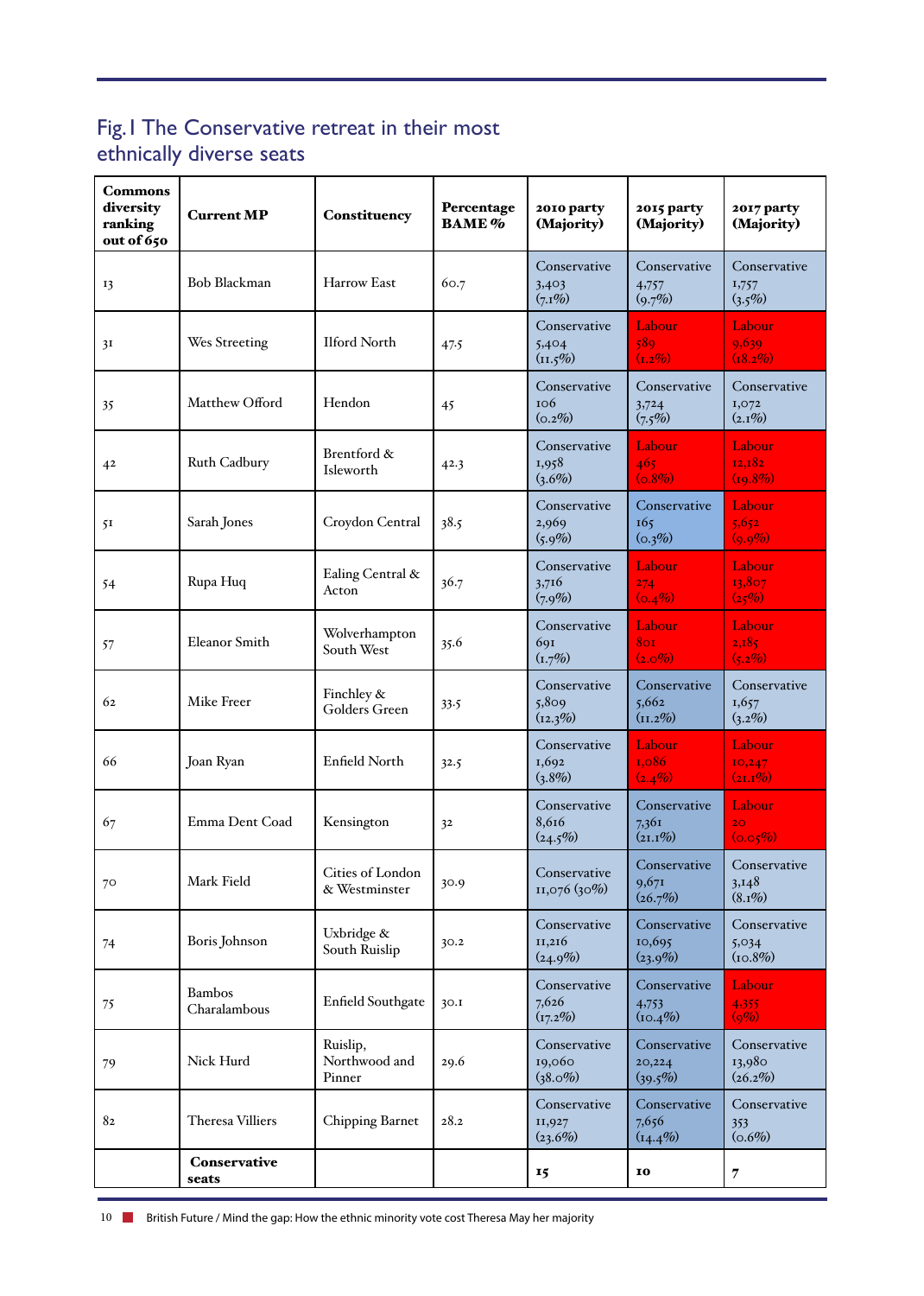# 3. How the ethnic vote gap influenced the 2017 General Election outcome

What difference did the ethnic vote gap make to the result of the 2017 General Election?

In the style of an election night swingometer, British Future's alternative election model projects the election result from a parallel universe in which the Conservatives have bridged their 'ethnic vote gap' - so there is no difference between how ethnic minority voters viewed the different political parties and the views of all voters across the UK.

The model therefore looks at the gains which the Conservatives would have made if they had won 42% rather than 21% of the ethnic minority vote. We also examine the more modest, yet still electorally crucial, gains they could have made by getting half-way there, by winning 32% of the ethnic minority vote.

The model is a simplified one for illustrative purposes – similar to the use of universal swing to project the composition of the House of Commons from a national opinion poll. In the absence of any detailed 2017 data on the voting patterns across different constituencies and minority groups, the model simply distributes the ethnic minority vote in each marginal constituency, according to the overall national share of the ethnic minority vote, using the Lord Ashcroft poll as a baseline. It then adjusts the ethnic minority vote by a similar amount in each constituency. Of course, the actual pattern of ethnic minority votes will differ from seat to seat – but the simplified model does illustrate how closing the ethnic minority voting gap would make a dramatic difference in many marginal seats.

# The ethnic vote gap made the difference in most of the seats which the Conservatives lost to Labour

The projection suggests that the Conservatives could have held 17 of the 28 seats which were lost to Labour in 2017 if they had closed the ethnic minority voting gap and secured 42% of the ethnic minority vote instead of 21%. (They would also have held ten of these seats just by halving the 2017 ethnic voting gap and securing  $32\%$  of the ethnic minority vote).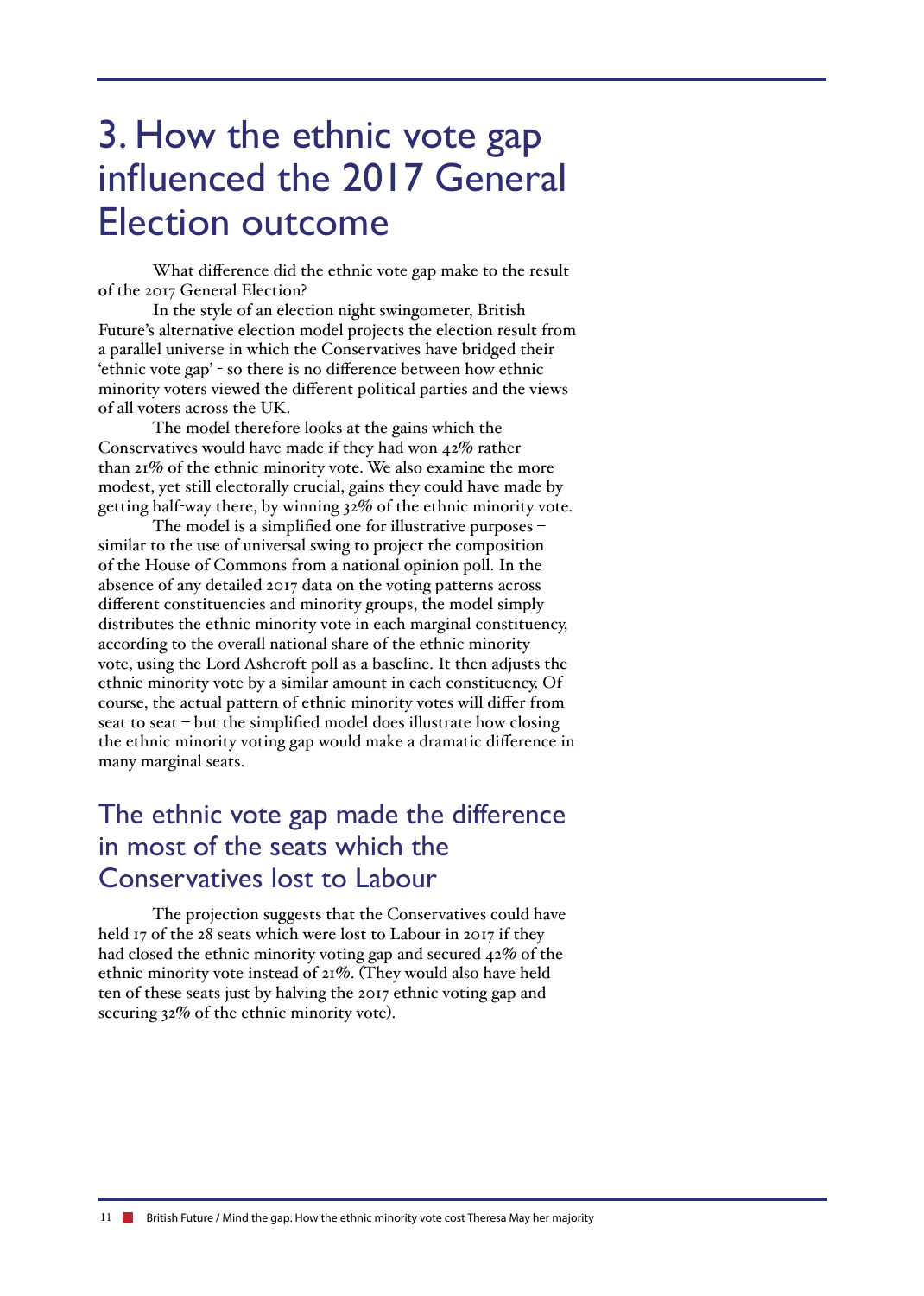# Fig 2. Labour gains from the Conservatives

|                                     | Labour 2017<br>majority | Labour's<br>estimated 2017<br>lead with ethnic<br>minority voters | Conservative<br>majority if ethnic<br>gap closed | Ethnic<br>minority<br>electorate % |
|-------------------------------------|-------------------------|-------------------------------------------------------------------|--------------------------------------------------|------------------------------------|
| Kensington                          | 20                      | 5,446                                                             | 5,178                                            | 32%                                |
| <b>Crewe</b> and<br><b>Nantwich</b> | 48                      | 872                                                               | 784                                              | $3.6\%$                            |
| Canterbury                          | 187                     | 2, I24                                                            | 1,841                                            | $8.5\%$                            |
| <b>Keighley</b>                     | 249                     | 3,755                                                             | 3,335                                            | 16.5%                              |
| Peterborough                        | 607                     | 4,747                                                             | 3,924                                            | 22.6%                              |
| <b>Stroud</b>                       | 687                     | 8I4                                                               | 90                                               | $2.9\%$                            |
| <b>Bedford</b>                      | 789                     | 5,440                                                             | 4,403                                            | 25.5%                              |
| Ipswich                             | 831                     | 2,633                                                             | 1,682                                            | 11.7%                              |
| <b>Stockton South</b>               | 888                     | 1,587                                                             | 627                                              | 6.7%                               |
| <b>Colne Valley</b>                 | 915                     | 3,349                                                             | 2,283                                            | $12.6\%$                           |
| <b>Warwick and</b><br>Leamington    | 1,206                   | 3,020                                                             | 1,678                                            | 12.7%                              |
| Portsmouth<br><b>South</b>          | 1,554                   | 3,098                                                             | 1,403                                            | $15.8\%$                           |
| <b>Derby North</b>                  | 2,015                   | 2,869                                                             | 724                                              | $13.4\%$                           |
| <b>Battersea</b>                    | 2,416                   | 6,420                                                             | 3,712                                            | 26.5%                              |
| <b>Reading East</b>                 | 3,749                   | 5,931                                                             | 1,912                                            | $24.4\%$                           |
| <b>Enfield Southgate</b>            | 4,355                   | 6,400                                                             | 1,755                                            | $30.1\%$                           |
| <b>Croydon Central</b>              | 5,652                   | 9,671                                                             | 3,580                                            | 38.5%                              |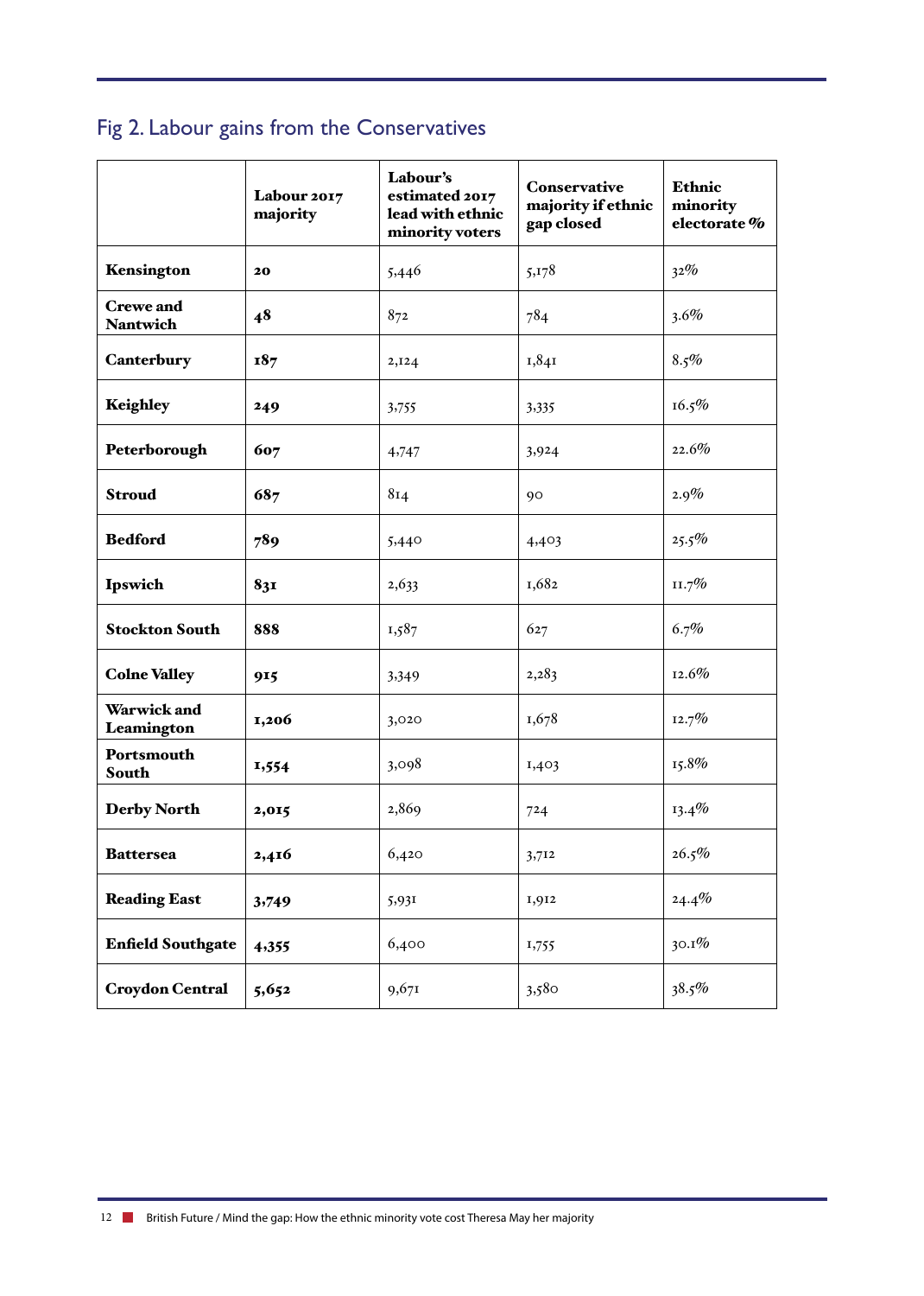The Conservative Party could also have taken six target seats in which they fell short of unseating a Labour MP, had they polled better with ethnic minority voters.

|                                    | Labour 2017<br>majority | Labour's<br>estimated 2017<br>lead with ethnic<br>minority voters | <b>Conservative</b><br>majority if<br>ethnic gap<br>closed | <b>Ethnic</b><br>minority % |
|------------------------------------|-------------------------|-------------------------------------------------------------------|------------------------------------------------------------|-----------------------------|
| <b>Dudley North</b>                | 22                      | 2,482                                                             | 2,348                                                      | $14.5\%$                    |
| Newcastle-under-<br>Lyme           | 30                      | 1,215                                                             | 1,130                                                      | $6.3\%$                     |
| Wolverhampton<br><b>South-West</b> | 2185                    | 6,633                                                             | 4,147                                                      | 35.6%                       |
| Dewsbury                           | 3,32I                   | 5,374                                                             | 1,809                                                      | 21.6%                       |
| Dagenham &<br>Rainham              | 4,652                   | 5,628                                                             | 720                                                        | $27.9\%$                    |
| <b>Ilford North</b>                | 9,639                   | II,064                                                            | 923                                                        | $47.5\%$                    |

#### Fig 3. Conservative missed opportunities

There were five seats which the Conservatives would have gained from other parties by doubling their share of ethnic minority voters.

### Fig 4. Lib Dem and SNP seats<sup>6</sup>

|                                    | <b>SNP/Lib Dem</b><br>2017 majority | <b>Conservative</b><br>majority if ethnic gap<br>closed | Ethnic minority % |
|------------------------------------|-------------------------------------|---------------------------------------------------------|-------------------|
| Oxford West &<br>Abingdon          | 816 (Lib Dem)                       | I,075                                                   | $10\%$            |
| Carshalton & Wallington            | $I,369$ (Lib Dem)                   | 2,052                                                   | $21.4\%$          |
| Perth & North<br><b>Perthshire</b> | $2I$ (SNP)                          | 352                                                     | $2.3\%$           |
| <b>Lanark &amp; Hamilton East</b>  | 266 (SNP)                           | $\overline{4}$                                          | $1.7\%$           |
| <b>Edinburgh South West</b>        | $I,$ o $97$ (SNP)                   | 303                                                     | $9\%$             |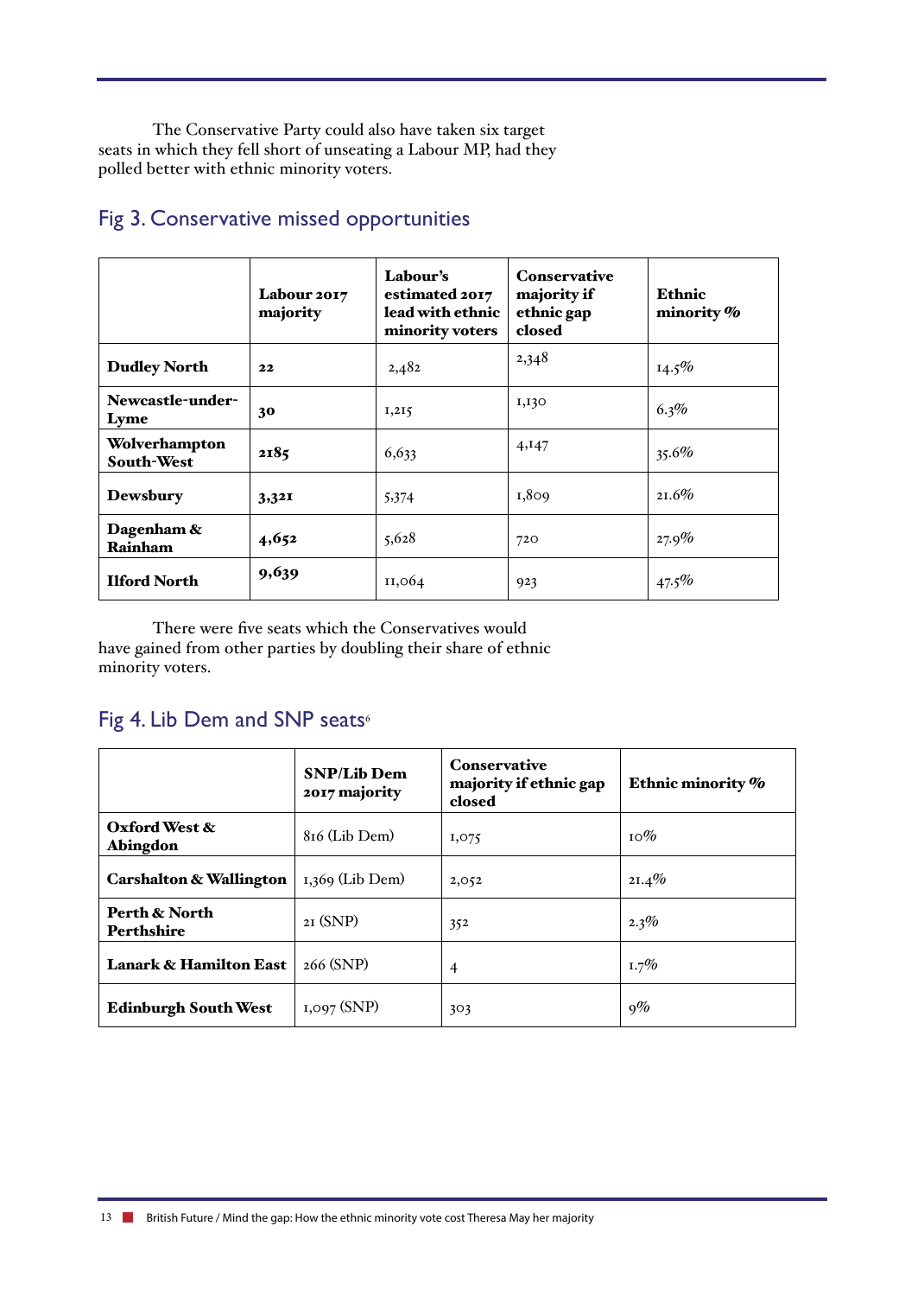While the ethnic minority voting gap looks to have been a decisive factor in most of the Labour gains from the Conservatives, there were 11 out of the 28 Labour gains from the Conservatives where the ethnic vote gap did not make a decisive difference. Labour would have gained these seats without their advantage among ethnic minority voters, though the support of non-white voters did double the size of Labour's majority in the seats gained in Bristol, Bury and Cardiff.

#### Fig 5. Labour gains where the ethnic minority vote was not decisive

|                                         | Labour 2017<br>majority | Labour's estimated<br>2017 lead with ethnic<br>minority voters | Ethnic minority % |
|-----------------------------------------|-------------------------|----------------------------------------------------------------|-------------------|
| Lincoln                                 | 1,538                   | 922                                                            | $4.3\%$           |
| <b>High Peak</b>                        | 2,322                   | 498                                                            | $2.1\%$           |
| Vale of Clwyd                           | 2,379                   | 477                                                            | $2.8\%$           |
| <b>Warrington South</b>                 | 2,549                   | 1,227                                                          | $4.5\%$           |
| Gower                                   | 3,269                   | 902                                                            | $4.5\%$           |
| <b>Weaver Vale</b>                      | 3,928                   | 513                                                            | $2.3\%$           |
| <b>Cardiff North</b>                    | 4,174                   | 2,083                                                          | $9.1\%$           |
| <b>Bury North</b>                       | 4,375                   | 2,529                                                          | $12\%$            |
| <b>Bristol North-West</b>               | 4,761                   | 3,141                                                          | $13.2\%$          |
| <b>Plymouth Sutton</b><br>and Devenport | 6,002                   | 1,411                                                          | 6.2%              |
| <b>Brighton Kemptown</b>                | 9,868                   | 2,079                                                          | 9.6%              |

#### Labour didn't need the ethnic vote to defend most of its London constituencies – because it easily outpolled the Conservatives with both white and ethnic minority voters.

London is easily the most ethnically diverse part of Great Britain, but the British Future projection suggests that the ethnic voting gap made much less difference in London in 2017 than elsewhere in the country. Only a quarter of the 28 seats that would have changed hands if the ethnic vote gap had been closed are in the capital.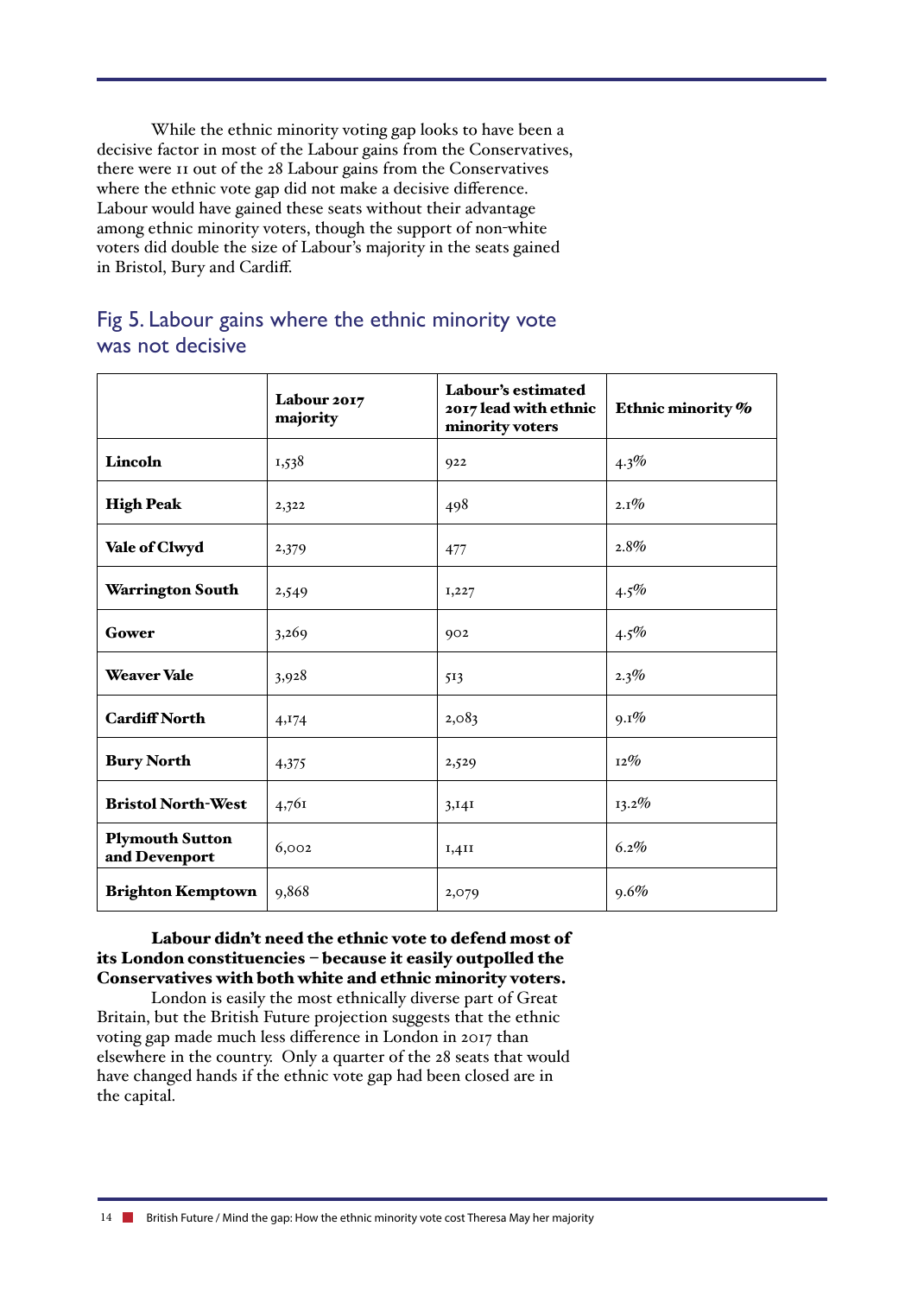The British Future projection suggests that the ethnic voting gap did play a crucial role in the surprise Labour gains in London from the Conservatives - Battersea, Croydon Central, Enfield Southgate and Kensington. It was, however, less important to Labour's successful defence of the marginal seats in London which the Conservatives were targeting and hoped to gain – with the exceptions of Ilford North and Dagenham & Rainham.

There were several London seats which featured high up the Conservative 2017 target seat list, but which were held by Labour with significant increases in the Labour majority. The 2017 outcome in these seats cannot be attributed to the ethnic voting gap – because the Conservatives performed badly with both white British and ethnic minority voters in the capital.

|                                          | <b>Conservative</b><br>target seat<br>ranking for<br>2017 election <sup>7</sup> | Labour<br>2015<br>majority | Labour 2017<br>majority | Labour's<br>estimated<br>$2017$ lead<br>with ethnic<br>minority<br>voters | <b>Ethnic</b><br>minority % |
|------------------------------------------|---------------------------------------------------------------------------------|----------------------------|-------------------------|---------------------------------------------------------------------------|-----------------------------|
| <b>Ealing Central</b><br>and Acton       | $\mathbf{2}$                                                                    | 274                        | 13,807                  | 7,484                                                                     | 36.7%                       |
| Hampstead<br>and Kilburn                 | II                                                                              | 1,138                      | 15,560                  | 6,028                                                                     | $34.6\%$                    |
| <b>Brentford and</b><br><b>Isleworth</b> | $\overline{4}$                                                                  | 465                        | 12,182                  | 9,383                                                                     | $42.3\%$                    |
| <b>Tooting</b>                           | 24                                                                              | 2,842                      | 15,458                  | 7,339                                                                     | $34.2\%$                    |
| <b>Eltham</b>                            | 29                                                                              | 2,693                      | 6,296                   | 3,859                                                                     | $23.5\%$                    |

#### Fig 6. Labour holds in London where ethnic minority vote was not decisive

It is difficult to see how the Conservatives could return to being competitive in these London 'ex-marginals' without a significant increase in support from ethnic minority voters, but the 2017 results show why this would have to be part of a broader pitch to increase support across the capital more generally. It seems likely that those features of the Conservative campaign and message in 2017 which were unattractive to ethnic minority voters also cost the party support among white British voters in the capital, as reflected in the particularly poor Conservative performance in what had previously been tightly contested marginal seats.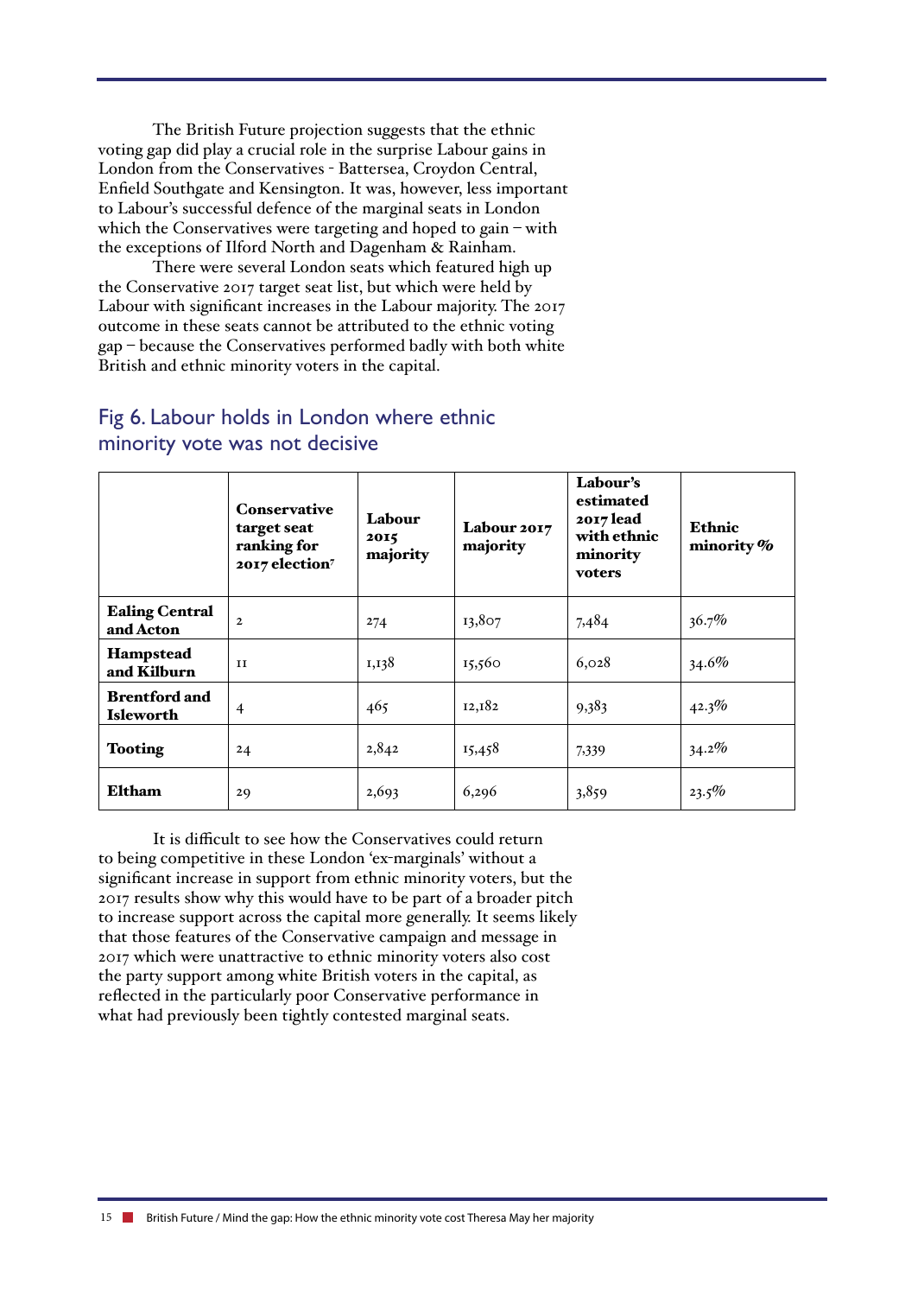# 4. Block vote or up for grabs - Are ethnic minority voters becoming floating voters?

Individual citizens cast their votes at the ballot box, using their own personal judgement about the politicians and parties contesting each election. Yet analysis of the patterns of voting in both the EU referendum and the 2017 general election has illuminated important social divisions – across the generations; between social classes; and by region and place across the UK.

Ethnicity was the biggest single predictor of how an individual would vote at the 2017 General Election – compared to gender, age, social class, education or region. That has been the case at most British General Elections over the last thirty years or so. 'Not being white is the number one predictor of not voting Conservative' wrote David Cameron's pollster Andrew Cooper, explaining why improving the party's performance among the growing number of ethnic minority voters was one key focus of party modernisation efforts.

The persistence of Labour's strong lead over the Conservatives may, however, lead some sceptical voices to ask whether it is possible to succeed. The ethical case is that any 'One Nation' party should be competing for the votes of Britons of every race, creed and colour; yet electoral strategists will be minded to ask more instrumental questions: is there any chance of converting those voters, or would they be better trying their luck somewhere else?

The 2017 General Election saw Labour maintain and increased its very strong advantage with ethnic minority voters. But digging into the reasons why suggests that both major parties would be sensible to reject the idea that demographics are political destiny. The reasons behind Labour's success and the Conservative failure did not simply reflect partisan allegiance by ethnic background, which is significant but now fading. It was also about how ethnic minority voters responded to the ways in which the parties chose to fight the 2017 contest itself.

### The declining loyalty of Labour's ethnic minority 'core vote'

British politics has become more volatile over the post-war period. One significant driver of this has been what academics call 'partisan de-alignment': voters have become considerably less likely to identify strongly, or to identify at all, with a political party. A larger portion of the electorate now comprises those who think of themselves as 'floating voters', ready to shop around to see which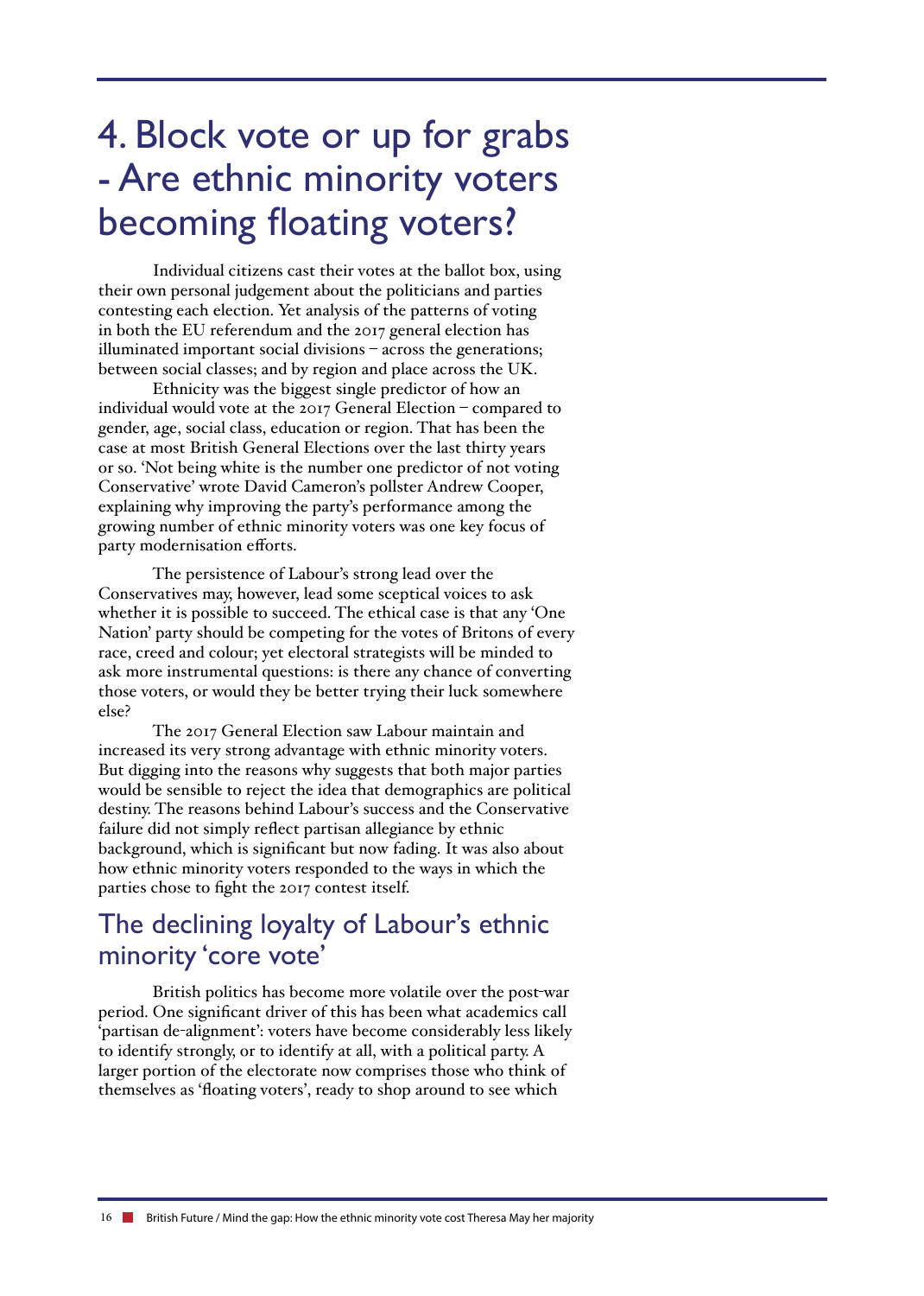political leader or party seems to have the most convincing offer in any particular election. This has driven a more fragmented vote and more volatile party system since the mid-1970s.

The most striking thing about ethnic minority voters was that they were largely the exception to this general rule. In the 1970s, 1980s and 1990s they were much less likely to take part of this general shift towards a more consumerist voter. Non-white Britons engaged politically in a way that resembled the voters of the 1950s and 1960s, rather than the more consumerist voter of more recent decades. In 1997, three-quarters of ethnic minority voters said that they identified with the Labour party. Almost six out of ten ethnic minority voters (58%) said that they did identify with the Labour party in 2010; about double the level for white British voters. British Election Survey research by Maria Sobolewska suggests, however, that this sense of identification has been dropping fast, falling to a minority of ethnic minority voters by 2015 $^8$ .

It is clear that Labour won a significant long-term reward with ethnic minority voters by being perceived to be strongly on the side of non-white voters in the big public arguments about race and immigration in the 1960s and 1970s. The evidence suggests that this legacy is diminishing. That is a generational 'integration' effect. First generation Commonwealth migrants to the UK had strikingly high levels of trust in the British political system. British-born ethnic minorities, however, are more likely than their parents to adopt the prevailing, more sceptical view of political institutions and parties, with perhaps higher expectations of what the parties need to do now to earn their vote, their trust or their loyalty.

### Loyalists or up for grabs? The 2017 electorate

That case appears to be reinforced by evidence from a nationwide poll for British Future, with fieldwork immediately after the 2017 General Election. This included asking voters their views of different parties – asking whether they felt they would never vote for that party; whether they felt they would only vote for that party; or whether they had considered or would consider voting for them.

This is a different measure of allegiance than party identification. Those who think they will 'always' vote for a party are expressing a strong sense of partisan commitment, while saying that you would 'never' vote for a particular party is a much more strongly-held aversion than merely not choosing them at the last election.

Among the electorate as a whole, around one in three voters say they would only vote for their current party. That is evenly balanced between 15% of voters who say they would always vote Labour and 15% who say they would always vote Conservative. In addition, 15% of the 1,000-strong Scottish sample in our ICM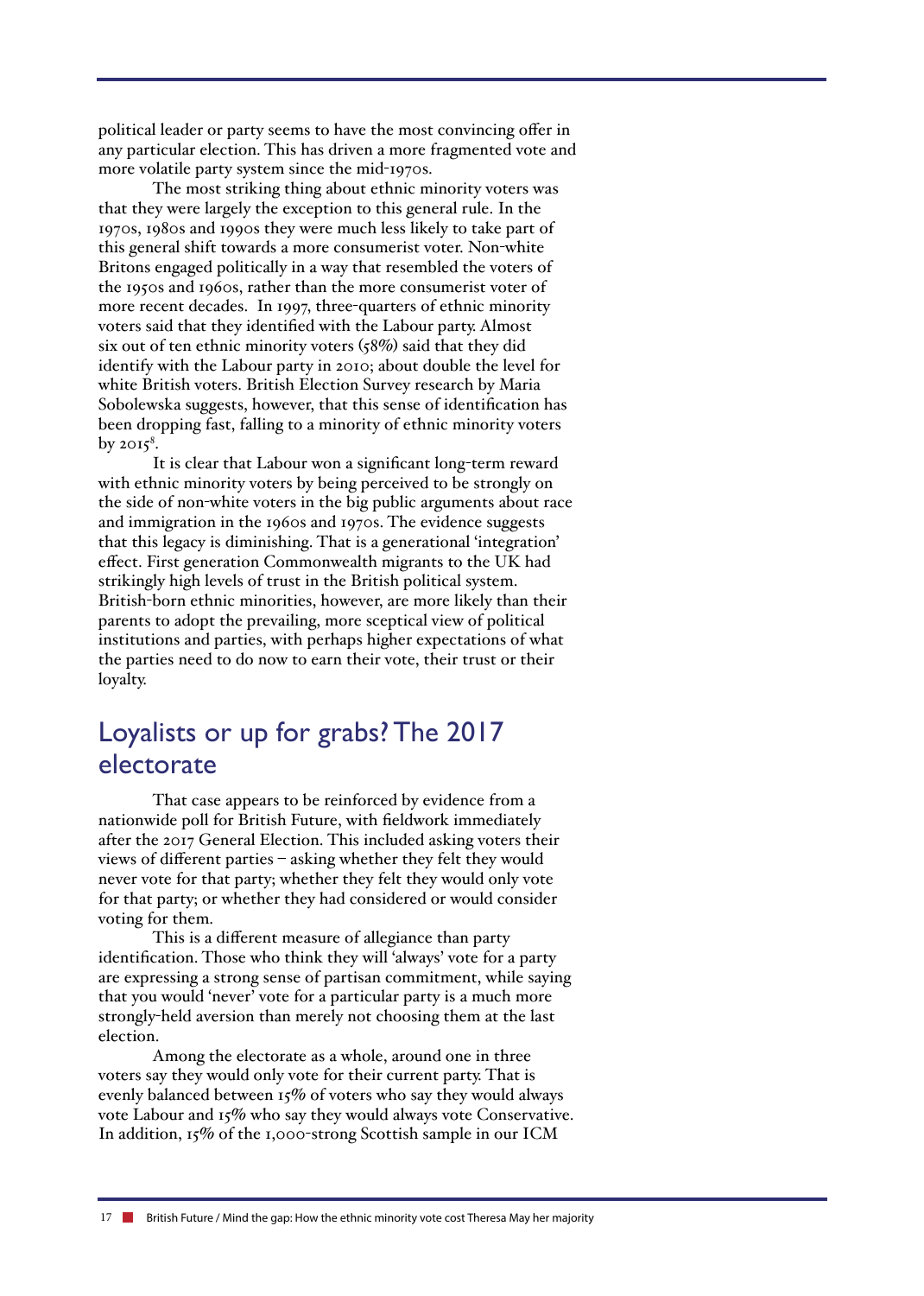poll say they would always vote SNP. Smaller parties are less likely to have a 'core vote' who will stick by them through thick and thin: 2% of respondents said they would only vote LibDem, for example.

Most voters can identify at least one party who they would never vote for. A large minority of voters rule out Labour (32%), the Conservatives (38%) and the LibDems (47%), while most voters  $(65%)$  say they would never vote Ukip.

The survey includes  $285$  ethnic minority respondents. While care should be taken not to over-interpret findings based on a sub-sample of respondents, these indicative results do appear to fit well with the broader longer-term evidence of the similarities and differences between white and non-white voters.

Comparing the ethnic minority responses to the electorate more broadly, several important differences jump out.

|                                                    | <b>Conservative Party</b> |                    | <b>Labour Party</b> |                    | <b>LibDem Party</b> |                    |
|----------------------------------------------------|---------------------------|--------------------|---------------------|--------------------|---------------------|--------------------|
|                                                    | White                     | Ethnic<br>minority | White               | Ethnic<br>minority | White               | Ethnic<br>minority |
| Would never vote<br>for them                       | 37%                       | 47%                | 34%                 | $13\%$             | 48%                 | 44%                |
| Considered or<br>would consider<br>voting for them | 24%                       | 33%                | 34%                 | 24%                | 43%                 | 45%                |
| Voted – but might<br>change mind in<br>future      | 23%                       | $15\%$             | $18\%$              | 29%                | 7%                  | $10\%$             |
| Would only vote<br>for them                        | $17\%$                    | $5\%$              | $13\%$              | 33%                | $2\%$               | $2\%$              |

#### Fig 7. Committed partisan – or up for grabs?

(ICM for British Future June 2017, sample of 3340 white voters and 285 non-white voters in the 2017 General Election)

Ethnic minority voters are much more likely to identify as Labour loyalists. While one in seven voters overall say they would always vote Labour, one-third of all ethnic minority respondents in the ICM survey did so. That commitment is stronger than among many other 'core' Labour groups: the 33% of ethnic minority respondents who say they would only vote Labour compares to 30% of the under-24s, 21% of DE voters, 20% in Wales and 28% in the North-East who feel similarly strongly.

The Conservatives, by contrast, not only have a problem attracting new ethnic minority supporters but also in retaining those voters they already have. Only around a quarter of ethnic minority voters who voted Conservative would rule out changing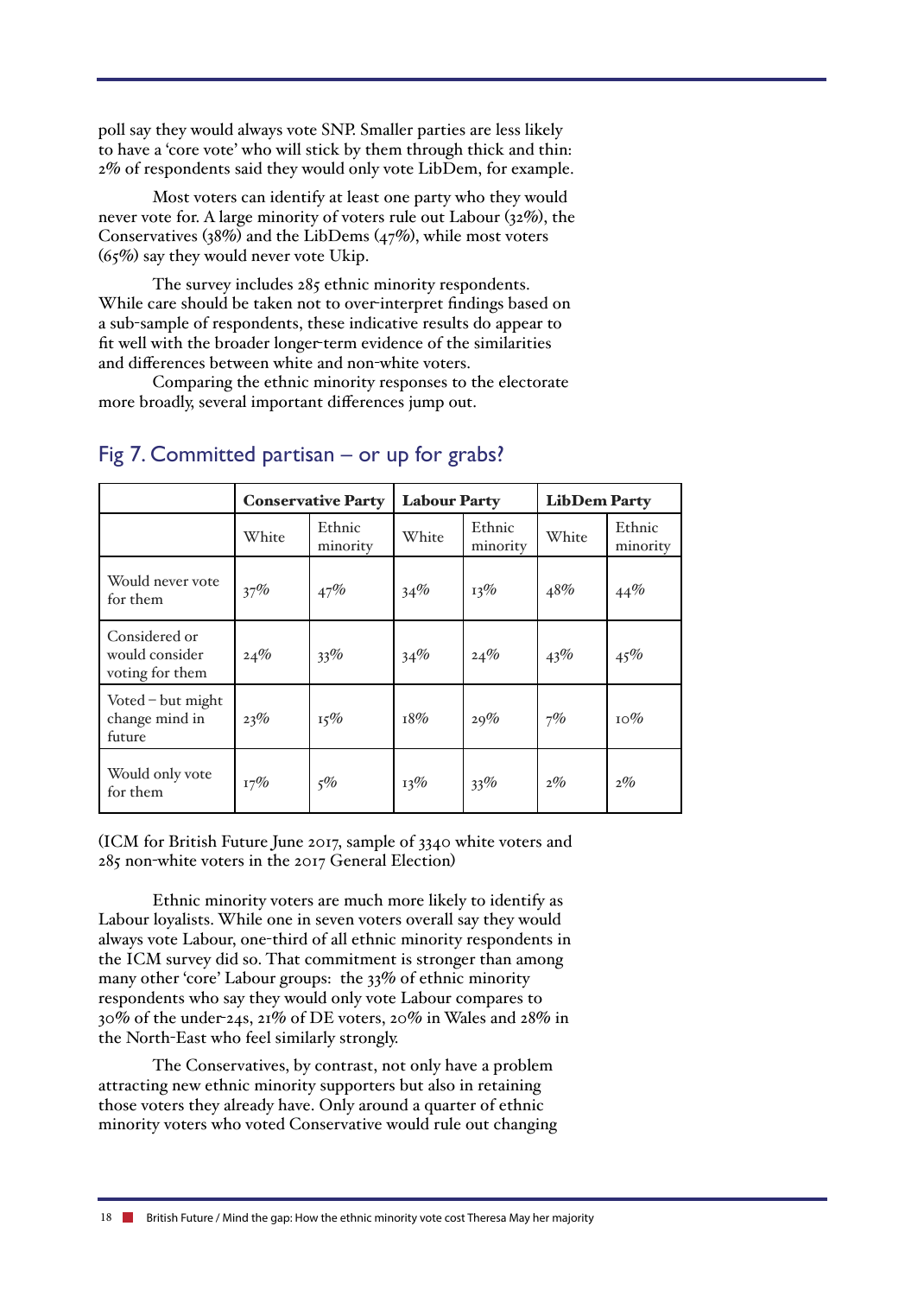their vote in future, while ethnic minority respondents were three times as likely to say that they voted Conservative in 2017 but might switch in future.

The big difference in overall scores, however, between white and ethnic minority respondents partly reflects the higher Labour share of the ethnic minority vote: 39% of all 2017 Labour voters say they would always vote for the party, while around half of Labour's ethnic minority voters see themselves as always being loyal to the party.

Just 13% of ethnic minority voters say they would never vote Labour, compared with 47% who say they would never vote Conservative. This is one of the lowest 'never' scores for Labour from any section of the electorate. Again, this suggests that Labour's historic role and reputation among ethnic minorities continues to be of value for the party. Even most ethnic minority voters who do not vote Labour would consider doing so.

But the Conservatives should not be too discouraged by the finding that just under half of ethnic minority voters say they would 'never' vote for the party. That does give the Conservatives considerable scope to increase their current share of one-infive ethnic minority voters: there is a pool of up to one in three ethnic minority voters who say they either considered voting Conservative in 2017 or would consider doing so in future.

While the 'never vote Conservative' score is higher among ethnic minorities  $(47%)$  than white respondents  $(37%)$ , it is a relatively narrow difference. That 47% of ethnic minority respondents is lower than the proportion of Scots  $(55\%)$  who say they would never vote Conservative and yet the Scottish Conservatives enjoyed considerable electoral success in 2017 by improving their appeal to the large group of non-Conservative voters who were ready to give the party a hearing. That is what the party also needs to emulate with ethnic minority supporters.

The potential Conservative share of the overall electorate could, in principle, rise as high as the 62% of voters who say they voted Conservative, considered doing so or would consider voting Conservative in future. Labour's overall potential electorate appears to be a little broader: 68% of voters voted Labour or considered it, or say they would consider voting Labour in future elections, while 32% cannot imagine ever doing so.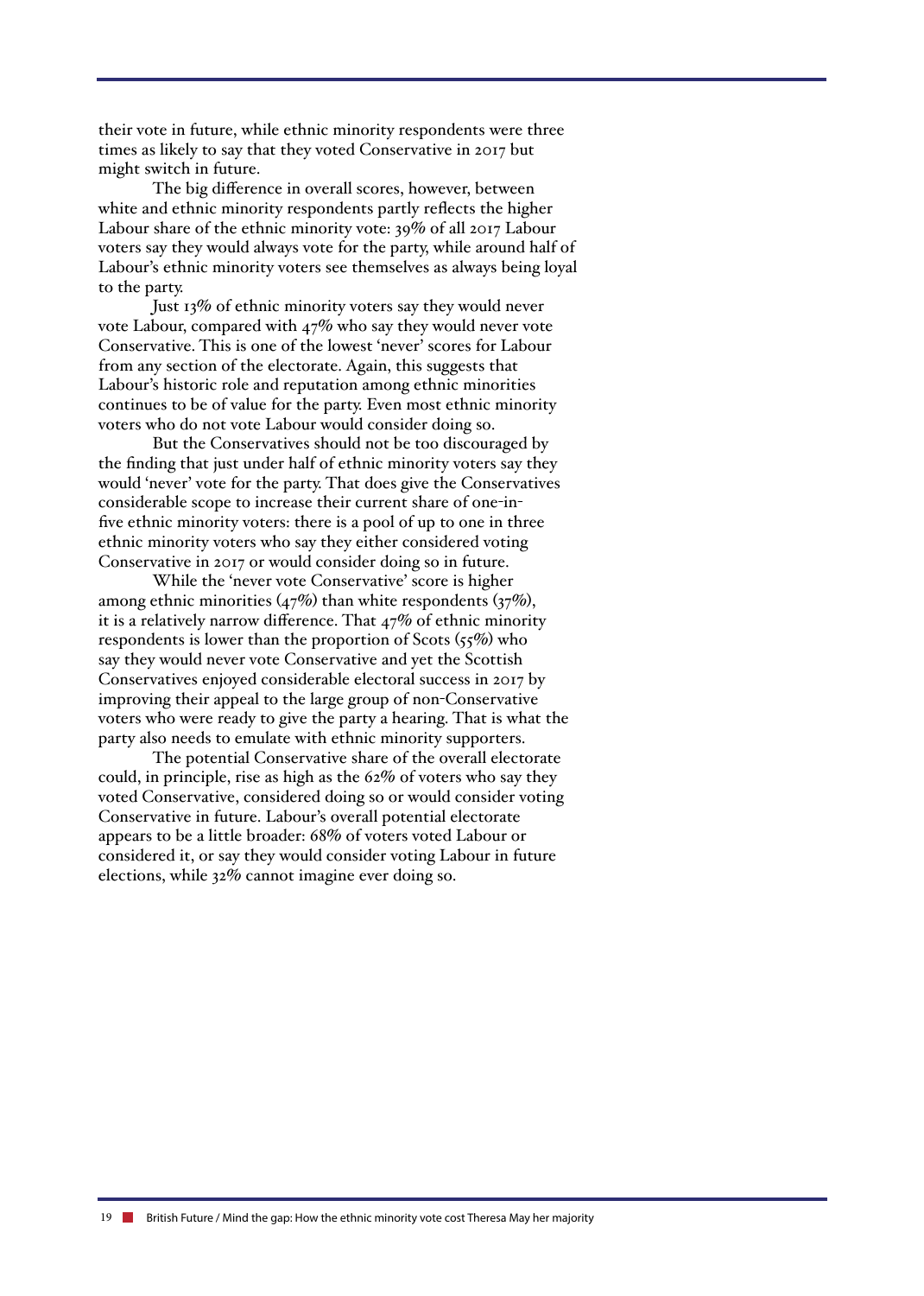# Fig 8.1 would never vote for them ...

|                        | Conservative | Labour             | LibDem | Ukip   |
|------------------------|--------------|--------------------|--------|--------|
| All voters             | 38%          | $32\%$             | 47%    | 65%    |
| Male                   | 36%          | 34%                | 48%    | 63%    |
| Female                 | $39\%$       | $30\%$             | 47%    | 67%    |
| AB                     | 34%          | 33%                | $39\%$ | $70\%$ |
| C <sub>I</sub>         | $35\%$       | $35\%$             | 45%    | $66\%$ |
| C <sub>2</sub>         | 37%          | $31\%$             | 53%    | 64%    |
| DE                     | 44%          | 29%                | 56%    | 59%    |
| $18 - 24$              | 57%          | $_{\mathrm{IO}}\%$ | $39\%$ | 76%    |
| $25 - 34$              | 42%          | 2I%                | 38%    | 62%    |
| $65+$                  | 24%          | $55\%$             | 59%    | 63%    |
| Scotland               | 55%          | $39\%$             | $50\%$ | 77%    |
| London                 | $37\%$       | 27%                | $49\%$ | 68%    |
| Leave                  | 25%          | 42%                | 61%    | $45\%$ |
| Remain                 | 46%          | 23%                | $32\%$ | 83%    |
| White                  | 37%          | 34%                | $48\%$ | 64%    |
| <b>Ethnic minority</b> | 47%          | 13%                | 44%    | 74%    |
| Conservative           | n/a          | 60%                | 59%    | 55%    |
| Labour                 | 67%          | n/a                | $40\%$ | 76%    |
| LibDem                 | $43\%$       | $30\%$             | n/a    | 77%    |
| <b>SNP</b>             | 85%          | 24%                | 54%    | $86\%$ |
| Ukip                   | 36%          | $46\%$             | $79\%$ | n/a    |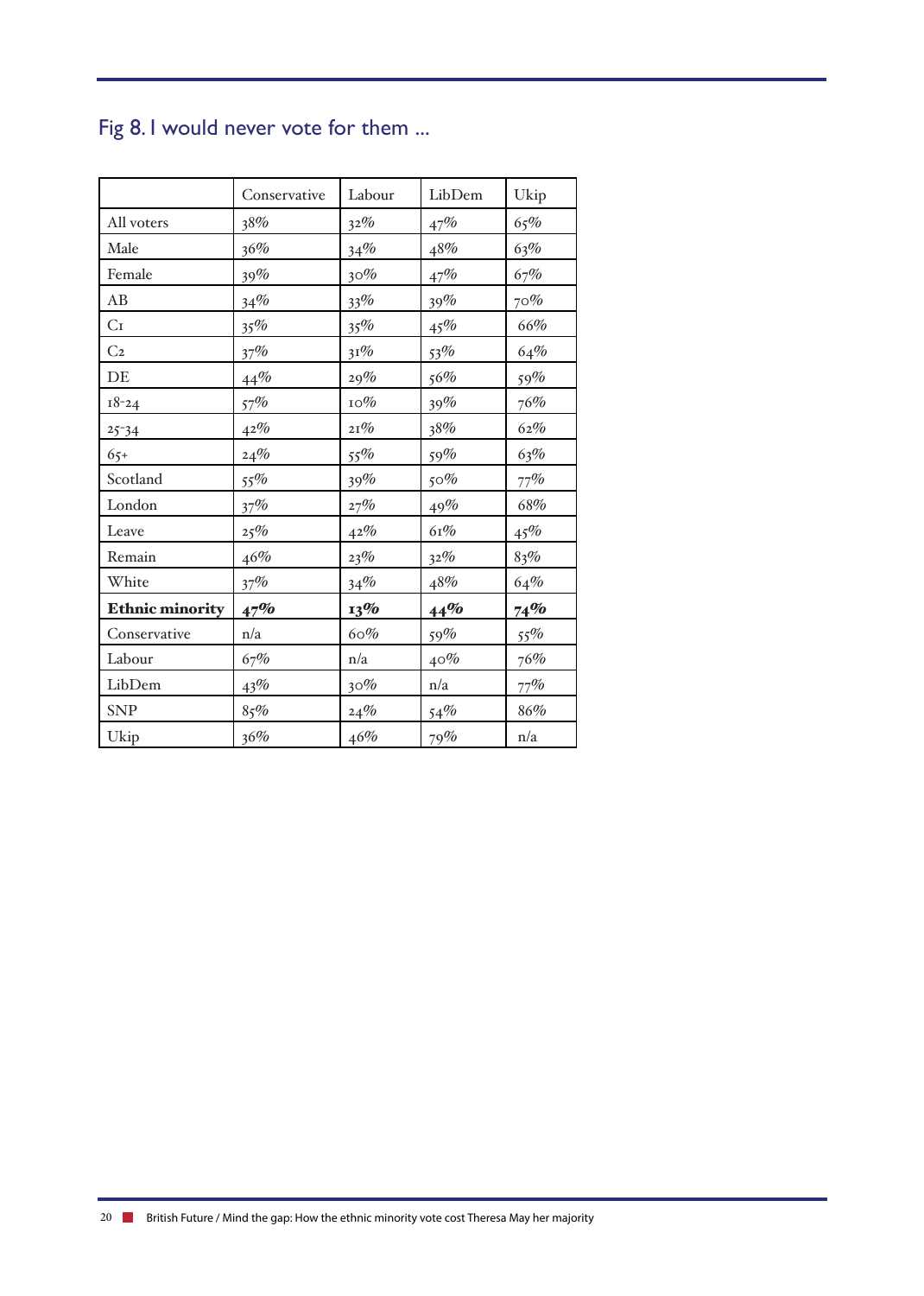# 5. Who are the different ethnic minority voter 'tribes'?

1. The party loyalists – a significant minority of ethnic minority voters

#### 1. 1 Loyal Labour

Around a third of ethnic minority voters see themselves as always voting Labour, compared to one in seven white British voters. Solid allegiance to Labour is commonly found among older voters who were first generation Commonwealth migrants to the UK; among voters who live in solidly Labour areas; and more often among British Muslim and Afro-Caribbean voters than among Indian or Chinese voters. Working-class ethnic minority voters who live in Labour 'heartland' seats also appear to have remained much more loyal to the party than their white British working-class counterparts.

However, Labour's electoral advantage from this strong support is weakened somewhat by the concentration of ethnic minority voters in some of Labour's safest seats. The Runnymede Trust calculates that half of ethnic minority Britons live in the 75 most diverse seats, where the electorate is one-third minority, while half do not. Most of these seats have fairly large Labour majorities. There are, however, some highly marginal seats, such as Chelsea and Kensington in London, with large ethnic minority populations.

Labour has the potential to try to develop a second flank of core support among younger ethnic minority voters too. Ethnic minorities make up around one-fifth of the first time vote and are as likely or slightly more likely to be university graduates as white Britons. If younger voters, particularly those who go to university and those who hold comparatively liberal political views, were to turn from Labour supporters into Labour loyalists, then the party might develop a next generation core vote among ethnic minority voters. This is the group whom the Conservatives and other parties need to contest in the future if they wish to reduce Labour's advantage with minority voters.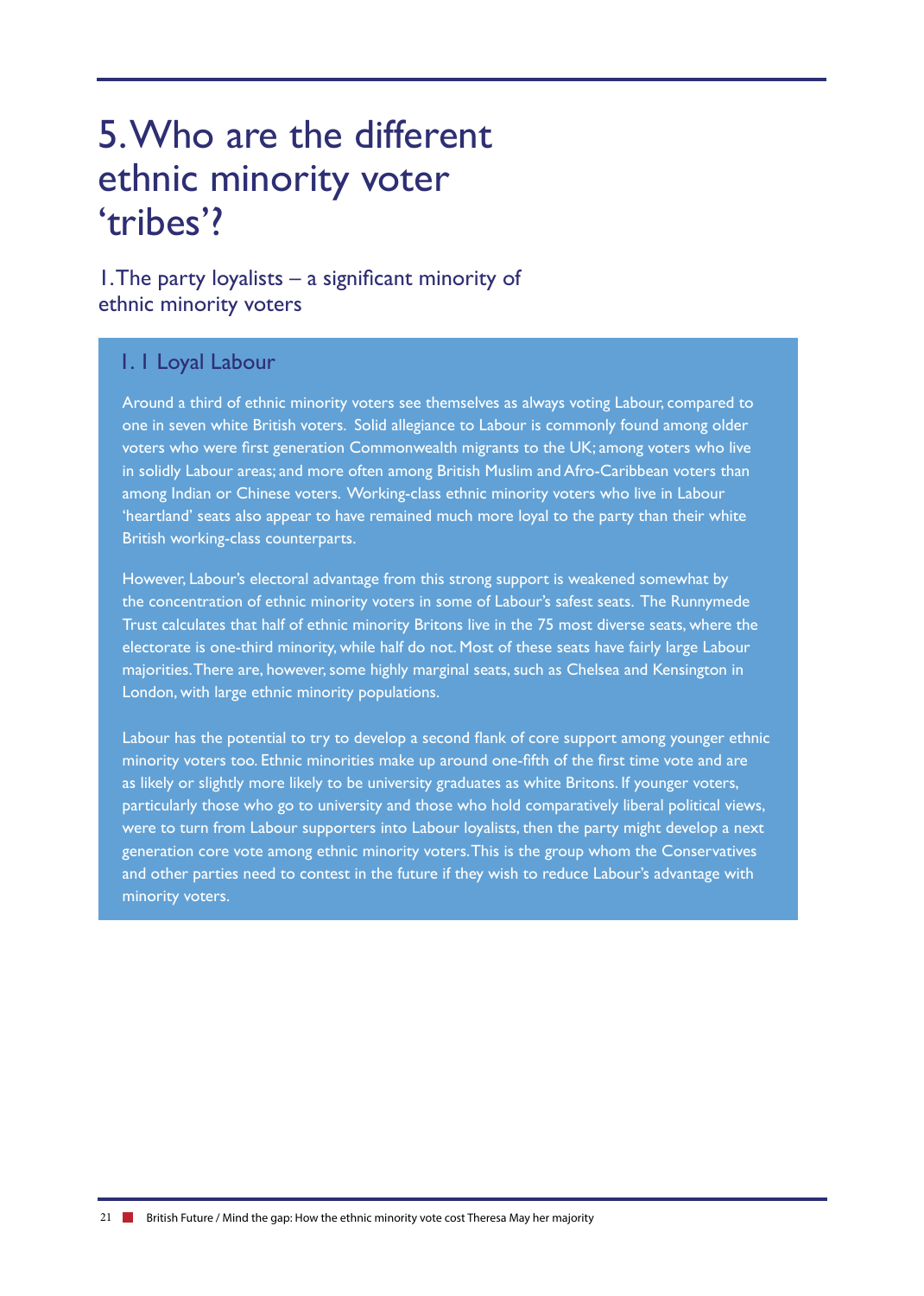#### 1.2 Loyal Conservatives

This is a much smaller, 'dissenting,' loyalist tribe. Just 5% of ethnic minority respondents to our poll see themselves as committed Conservative voters – around a quarter of the Conservative ethnic minority vote. This small group of voters see their own values and views best reflected by the Conservatives. They are keen to challenge the assumption that ethnic minorities must be on the left, often seeing this as pigeon-holing or reflecting a sense of 'entitlement' by the Labour party to ethnic minority voters.

It is not surprising that committed Conservative ethnic minority voters are likely to have higher incomes and professional jobs, and to work in the private rather than the public sector. The growing number of ethnic minority Britons who send their children to private schools are also more likely to support the Conservatives. The Conservative success in its most ethnically diverse seat in Harrow East – its only seat where ethnic minority voters make up the constituency majority - is based upon a local sense that there is nothing at all unusual in successful British Asians voting Conservative.

The challenge for the Conservative Party is how they increase their vote share among more affluent, professional middle-class ethnic minorities who may share Conservative views on issues like taxation, spending and the role of the state.

#### 2. The floating voters

Most ethnic minority voters see themselves as open to persuasion – but that depends on feeling that there are credible offers to choose between.

#### 2.1 Leaning left – but open to offers

The median ethnic minority voter is a Labour voter who is interested in hearing how the other parties want to compete for the vote. If there was a sense in 2015 that all parties were going out of their way to compete actively for ethnic minority votes, that was less evident in the 2017 contest.

The ethnic minority vote appears more likely to be up for grabs in the south than the north of England, and in suburban more than inner city seats. The growing ethnic minority population in towns such as Bedford, Crawley, Milton Keynes, Reading and Swindon are both more likely to be floating voters than those in inner city seats in Birmingham or Liverpool, and also of particular interest to the political parties because such suburban seats supply many of the marginal constituencies in which elections are won and lost.

Half of ethnic minority voters say they either considered the Conservative party in 2017 or think they would do so in future. One in three ethnic minority respondents to the poll say they did not vote Conservative in 2017, but could do so in future. A similar proportion (29%) of respondents to the ICM poll say they voted Labour but considered other parties, or would do so in future.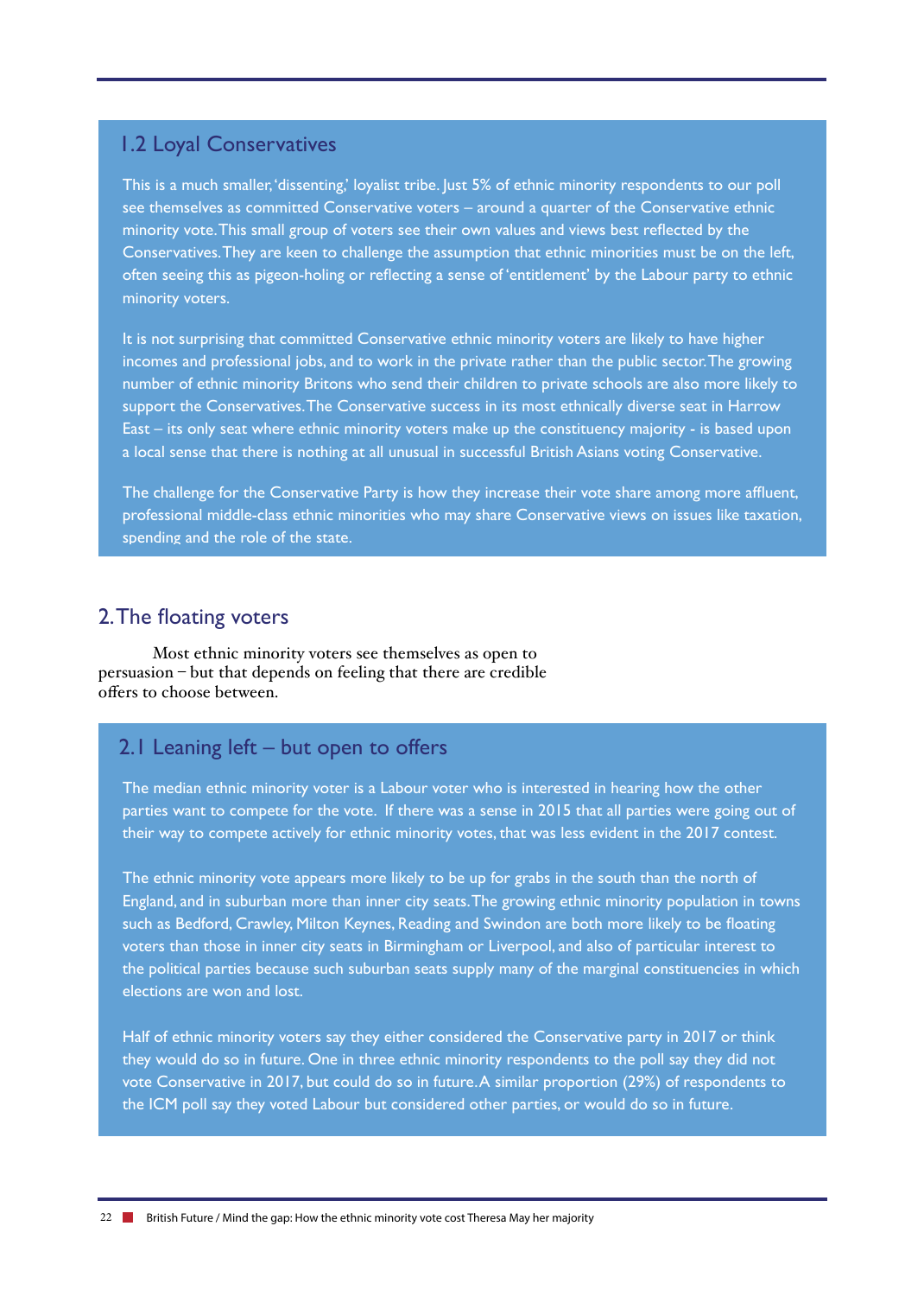#### 2.2 Voting Conservative, but not necessarily identifying as Tory

The Conservatives did win about one-fifth of the ethnic minority vote in 2017, but ethnic minority Conservative voters appear to see their support for the party as somewhat more contingent than other Tory voters. Some 15% of the electorate, overall, say they would 'only' vote Conservative – which is not far under half of the national vote won by the Conservatives in 2015 and 2017. A smaller minority of ethnic minority respondents in the ICM poll were three times as likely to say that they would consider other parties.

This partly reflects the fact that there will have been quite a few first time Conservative voters in both 2010 and 2015. Voters who thought that David Cameron was the better choice for Prime Minister in 2015, and who didn't want to take a risk with the economic recovery, may have found themselves voting pragmatically for the Conservatives in those particular circumstances, rather than expressing a sense of identification with the party. Some David Cameron voters will have found it harder to vote for Theresa May, yet may also have done so, perhaps more reluctantly, in preference to Jeremy Corbyn.

The Conservatives have a good chance of holding onto voters who did stick with the party, perhaps somewhat reluctantly, in 2017 but cannot take their existing ethnic minority support for granted in the effort to expand it.

#### 2.3 The occasional voters

One other significant question about ethnic minority voters is whether they will use their full share of electoral voice and power.

Ethnic minority Britons are more likely than white British residents to not be registered to vote. In 2010, around one in five ethnic minority Britons were not registered, compared to 7% of white Britons<sup>5</sup>. The reasons for under-registration are complex and partly reflect the demographic profile of ethnic minority Britons, which gives them a greater chance of being in those groups of voters who tend to be under-registered: the under-25s; those who live in private rented accommodation, and who may drop off the register when they move house. There are also more specific reasons: some of those with the right to vote, particularly from the Commonwealth, may not realise that they are eligible, for example.

The evidence suggests that there is a considerably smaller gap between white and ethnic minority Britons in voting, once registered. Here, the challenges in encouraging ethnic minority turnout again reflect broader challenges, for example, of increasing youth vote turnout. The contrast in turnout between the 2015 and 2017 general elections showed that this can have a considerable impact, particularly in close elections.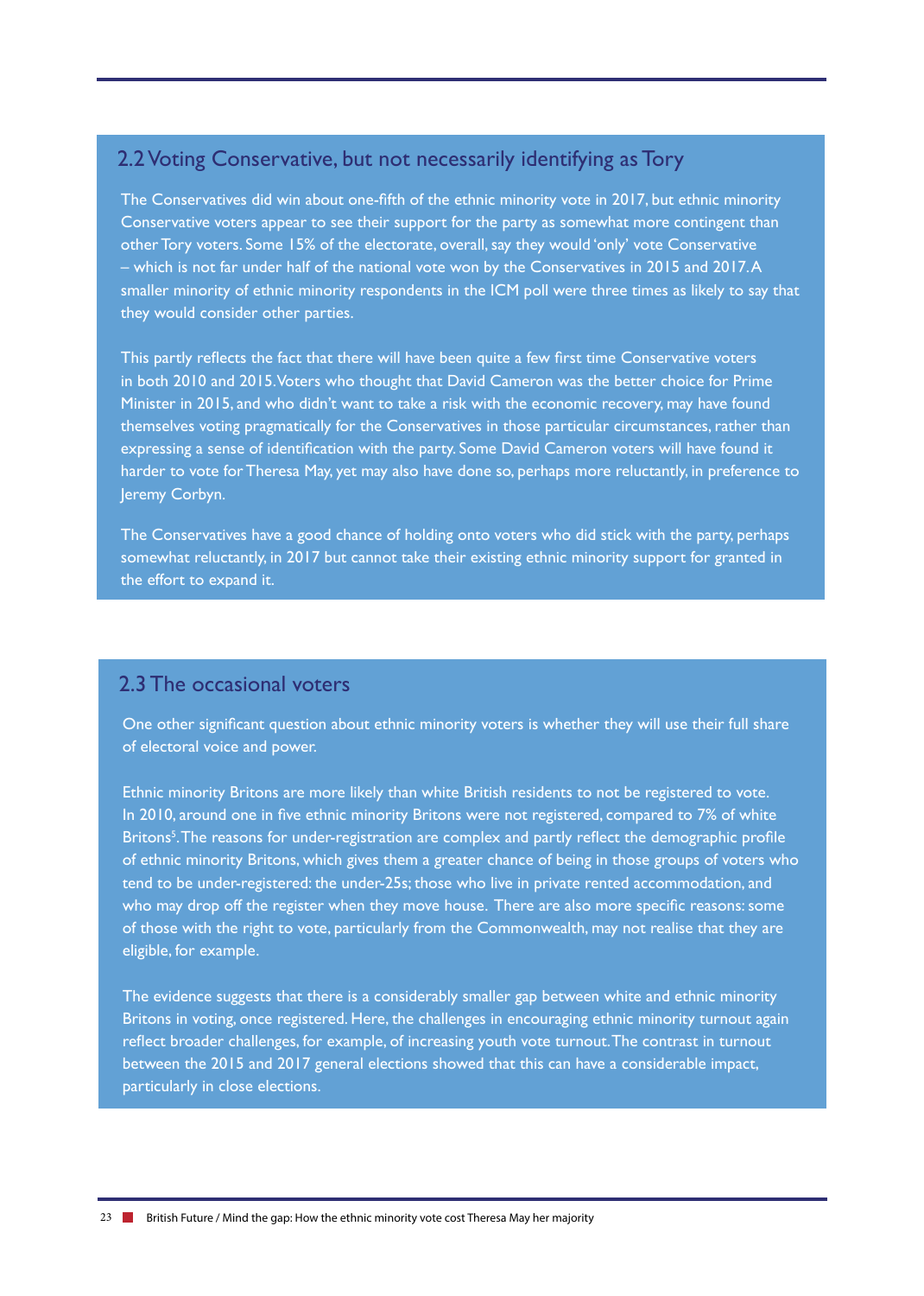# 6. Conclusion: The One Nation challenge

Britain's growing diversity is a demographic and electoral fact that no political party can afford to ignore. An estimated 10% of the 2017 electorate is from an ethnic minority – somewhat lower than the share of the population as a whole (around 14-15%) due to citizenship, voter registration and age effects, but a pool of 3 million votes all the same. What's more, that proportion will increase at every election because Britain's non-white population is young: fewer non-white voters die each year while a greater number reach voting age and join the electorate.

This fact poses an obvious challenge to a Conservative Party that only secured a fifth of these votes in 2017. Yet it also contains a challenge for Labour, too. As more young, 'up for grabs' ethnic minority voters swell the electorate each year, the partisan allegiance to Labour of those older non-white voters, who remember the party as their champion from the landmark equalities acts of the 60s and 70s, is diluted. So Labour's greater appeal to all younger voters serves it well with ethnic minorities too – but it cannot take these votes for granted and should have an offer to those aspirational, middle-class minorities who have moved out of the big cities to less-diverse constituencies, if the party seeks to expand its electoral appeal enough to win a majority.

Politicians of all parties who seek to broaden their appeal to Britain's growing ethnic minority electorate should consider the five key points set out below.

# 1. Bridge Britain's identity divides, rather than polarising them.

The 2016 referendum illuminated the deep divides in modern Britain – between different generations, between the capital and the regions, and by class, education and ethnicity.

The central reason why Theresa May's 2017 realignment bid failed can be stated simply: she gambled on choosing one side of Britain's growing identity divide, to convert it into a party majority - and lost. The realignment bid failed on two fronts. Northern seats dominated by blue-collar voters proved much more stubborn to the Conservative advance than had been anticipated; and several southern seats, particularly Remain-voting university towns and those with large ethnic minority electorates, also rejected an electoral pitch that was aimed at a very different demographic.

Perhaps one lesson of the 2017 general election is that minor parties – who aspire to secure between 10% to 15% of the national vote – could pick one side of an increasing economic, social and cultural polarisation in British society and seek to mobilise it. Yet parties who want to govern Britain can't afford to do that: they will need a much broader electoral appeal, reaching those who still feel anxious about the pace of change in modern,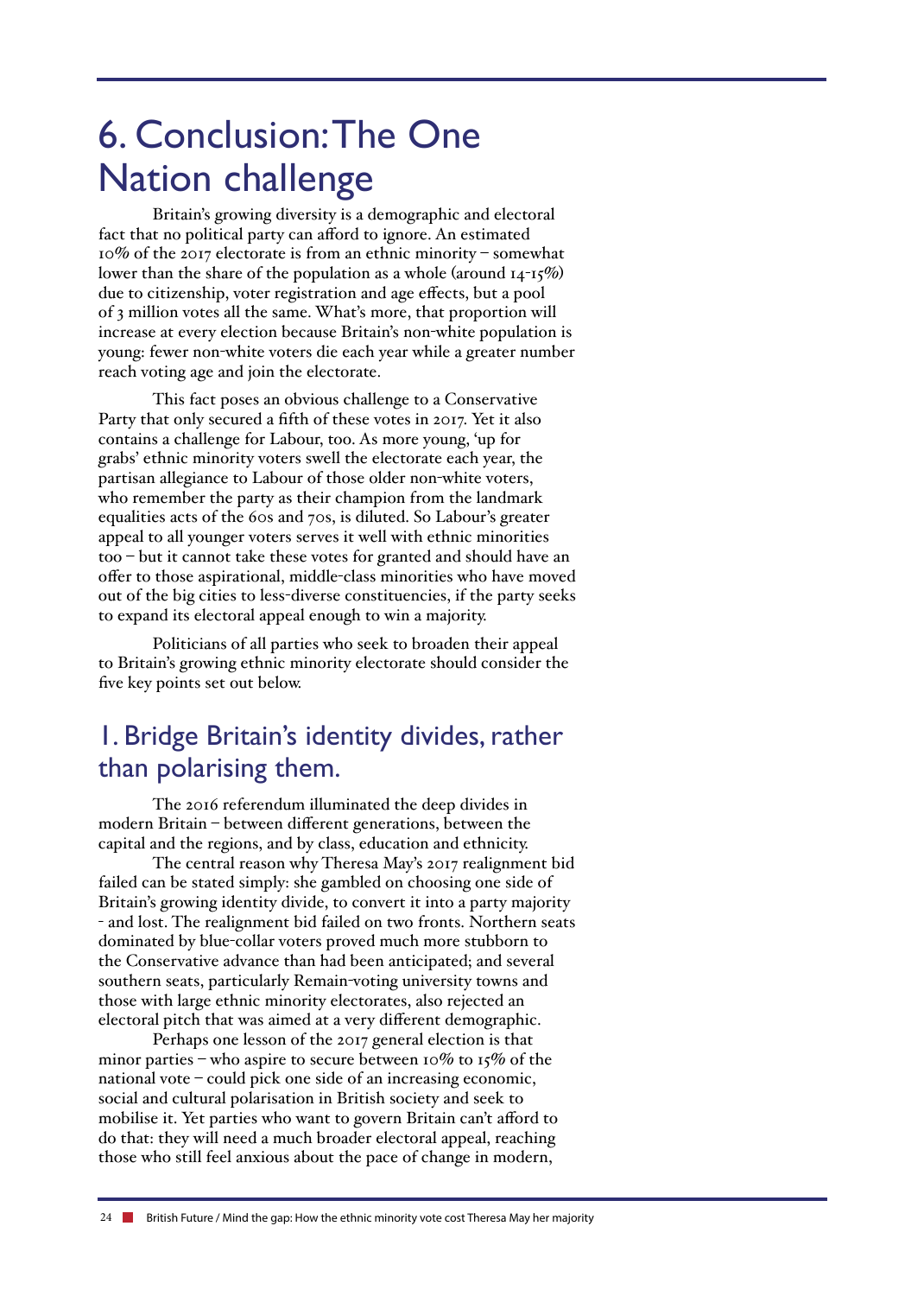multi-ethnic Britain as well as those who welcome the benefits of diversity and migration or are part of those demographic changes themselves.

For Labour, this will mean engaging more fully with an immigration debate that it would rather stay out of. It will mean understanding the concerns of voters – many of them in Labour's heartland constituencies in the north and midlands - who are anxious about the pressures brought by rapid population increases on housing, schools and hospitals, as well as on blue-collar jobs and wages. And it will mean coming up with sensible proposals, to manage these pressures, that stay true to Labour's values, which are fair to both migrants and the communities that they come to join.

### 2. Strike the balance on immigration: recognise the pressures and the gains.

Those whose parents and grandparents were migrants to Britain are more likely to believe that there are both economic and cultural benefits from immigration. Yet they have similar views to other voters about the pressures of immigration too. So Britain's ethnic minority voters are in many ways natural Eurosceptics – with a strong sense of British identity and a weak sense of European identity. They are sceptical about whether freedom of movement for Europeans is a fair immigration system but they swung for Remain in the 2016 referendum - by about two-to-one among British Asians and three-to-one among black Britons – largely through mistrust of the motives of some of the leading voices for the cause of leaving the European Union, such as Nigel Farage of UKIP.

If politicians get it right, most of Britain's ethnic minorities could form part of a 'moderate majority' coalition for managed migration: open to student and skilled migration from both the EU and beyond it, but concerned about the scale and pace of recent immigration and sceptical about starkly different treatment of European and Commonwealth migrants. During the National Conversation on Immigration, conducted by British Future and Hope Not Hate in towns and cities across the UK, ethnic minority participants have often combined an account of how their own family history reflects how migration has become part of our society, while often also voicing some of the most strongly held views about why a commitment to integration on all sides is an essential part of what makes immigration work well.

So politicians will need to change the way they talk about migration and migrants: to make clear that Britain welcomes those who come to the UK to contribute to our economy and society while also underlining the need for a fair and efficient system to determine who can and who can't make their home here.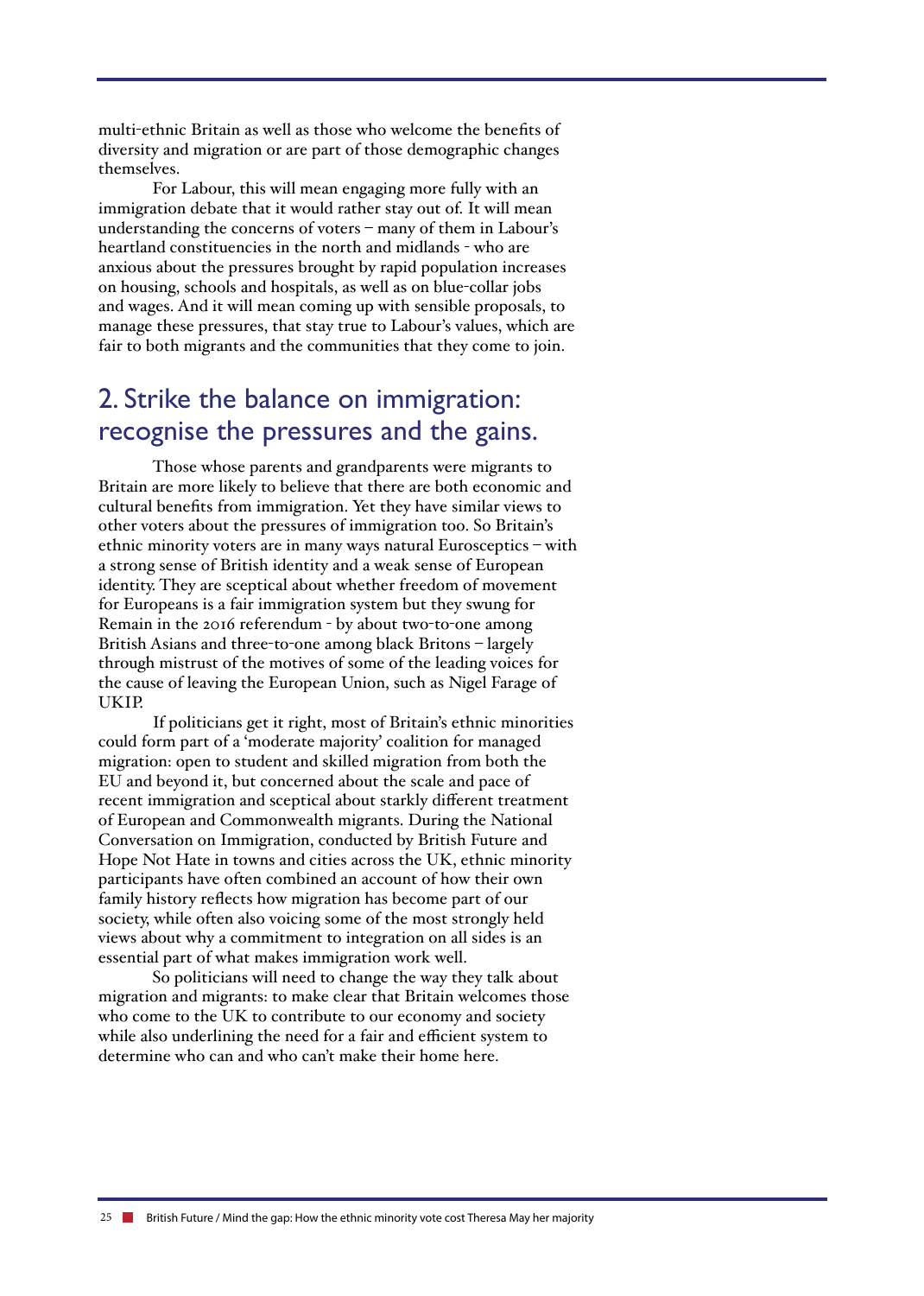### 3. Have an integration agenda that is about One Nation, not about 'them and  $\overline{\mathsf{u}}$ s'.

Integration should be an important theme for this government. It is an area where there should be significant opportunities to make progress in a hung Parliament. The government's response to Dame Louise Casey's recent integration review should form the basis of a national integration strategy, making clear the leadership role that national government will take on integration and the policies it will seek to implement. That should set out how it will seek to increase English language learning, promote contact between people of different backgrounds and promote equality of opportunity.

The publication of the race disparity audit also offers an important opportunity to connect up the integration agenda. The Prime Minister has spoken of the 'burning injustices' of racial inequality, and has indicated that there will be some very uncomfortable findings in the review. It is important and welcome to shine a light on inequality and discrimination. Where the government has clear evidence that practice in public services falls short of upholding the principles of equal treatment and equal opportunity, that will necessarily generate pressure for significant change. This also highlights why successful integration must address issues of opportunity and fairness alongside those of identity and belonging. Understanding how class and ethnic disadvantage interact should also help to ensure that tackling racial inequality is located in a broader agenda for equal opportunity and fairness. That should seek to defuse the danger of a 'competing grievances' contest which sets tackling racial inequality and class disadvantage against each other, and instead constructs a broader political and social consensus on tackling barriers to equal opportunity.

Government should also take care to talk about integration as an 'everybody issue' – not something that only concerns migrants or minorities. There is a strong consensus about what migrants themselves need to do and how broader society needs to respond, in upholding the commitment to fair treatment and equal opportunities, for incomers and their children to become fully integral to our society. But it also feels outdated and alienating for many non-white British citizens whose parents or grandparents came to Britain as migrants if a 'them and us' approach to the integration debate not only places all of the emphasis on ethnic minority Britons, but also still sounds like it regards them as part of 'migrant communities', finding their place in the society they were born into. That is why the shift to an 'everybody' integration agenda, about the common responsibilities of our shared citizenship, is overdue. Integration matters to all of us so it should involve all of us – if it doesn't do that, it isn't really integration.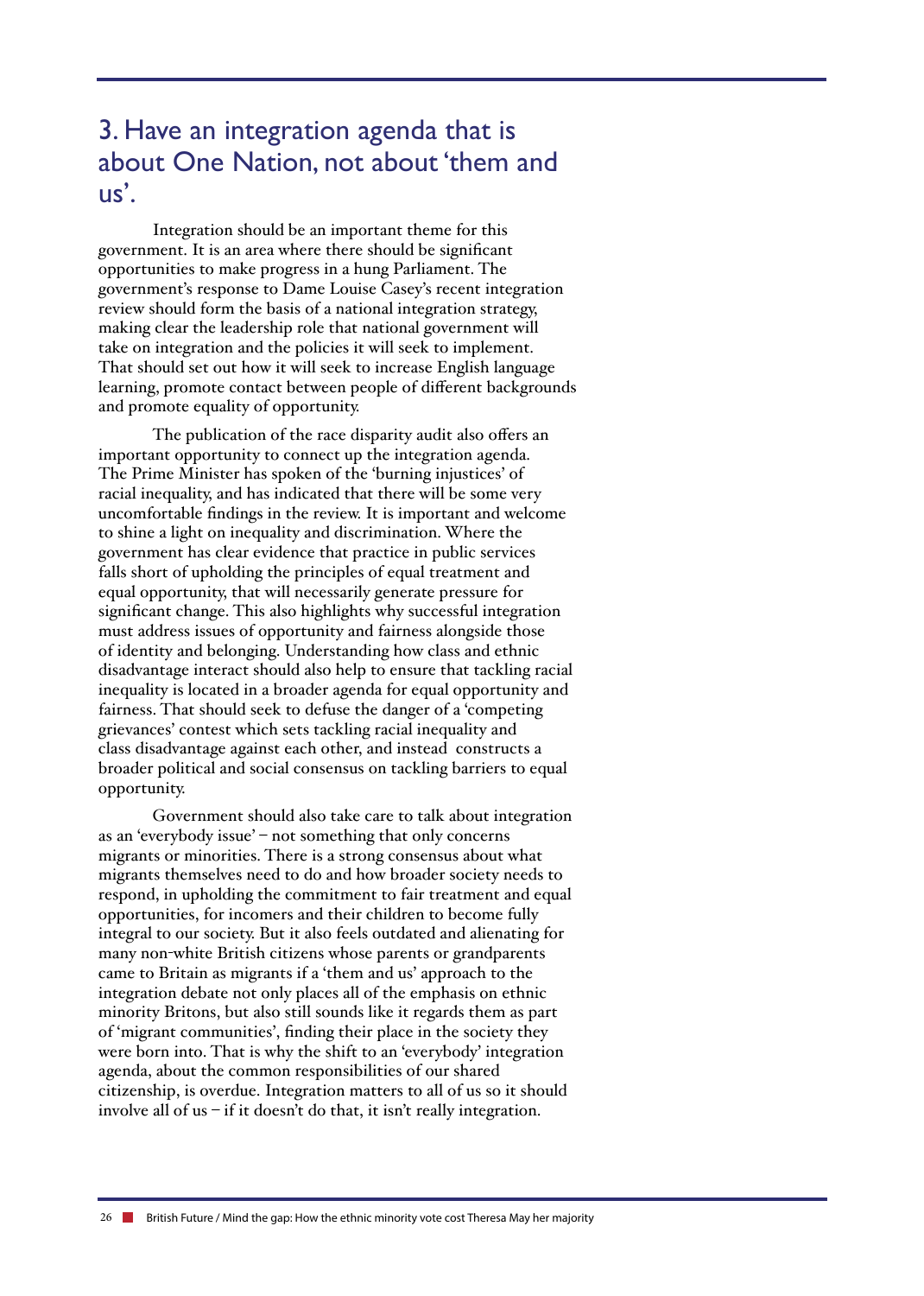Integration offers scope for considerable cross-party consensus. Labour and Conservative politicians should work together to take forward an 'everybody' integration agenda that promotes rights as well as responsibilities and seeks to help heal the divisions in Britain not just by faith or ethnicity but also by class, geography, age and educational achievement.

### 4. Recognise how playing 'good minority, bad minority' might backfire.

A 'One Nation' party should aspire to win support from across the society it seeks to govern. Where there is evidence of a party struggling to win any significant level of support from a particular section of a society, it should ask itself why. Both the Conservative party's historically poor performance with ethnic minorities and Labour's increasingly mixed reputation and tense relationships with Jewish voters ought to trigger a response: they are both examples where even those who feel like they should be natural supporters of a party feel there could be a significant barrier to voting for it. That should set alarm bells ringing about whether the party in question is doing enough to uphold the inclusive values that it professes.

This report shows how the electoral and ethical case go together given the growing diversity of British society over time. But there can be a tension too. Electoral strategists are interested in votes. They may have increasingly powerful tools with which to take a micro-segmented approach to the electorate, choosing to narrow the focus to particular groups, and perhaps to try to offer quite distinct offers.

The Conservatives know that they are stronger with Hindu and Sikh British Indians than they are with British Muslim voters from a Pakistani or Bangladeshi background. They may have more short-term potential with middle-class black African voters than with Afro-Caribbean and other black British voters. Particular ethnic groups also have distinct age and socio-economic profiles. But parties should also recognise the danger of too narrow a 'slicing and dicing' approach to micro-segmenting the ethnic minority electorate.

Being seen to play 'good minority, bad minority' may backfire – not just in seeming to treat some groups as 'out-ofreach', rather than having a long-term strategy to make progress – but also because it can appear cynical to the target voters themselves, particularly as an approach to overcoming a historical reputational problem. Another lesson for the Conservatives from Zac Goldsmith's unsuccessful Mayoral bid – criticised for pigeonholing British Indian voters with messages about the risks to family jewellery, as well as creating controversy in the way it evoked the threat of Islamist extremism in running against Sadiq Khan – was that a party may run reputational risks in the way that it talks about ethnic minorities and integration with some white voters too, not just ethnic minorities. The growing number of young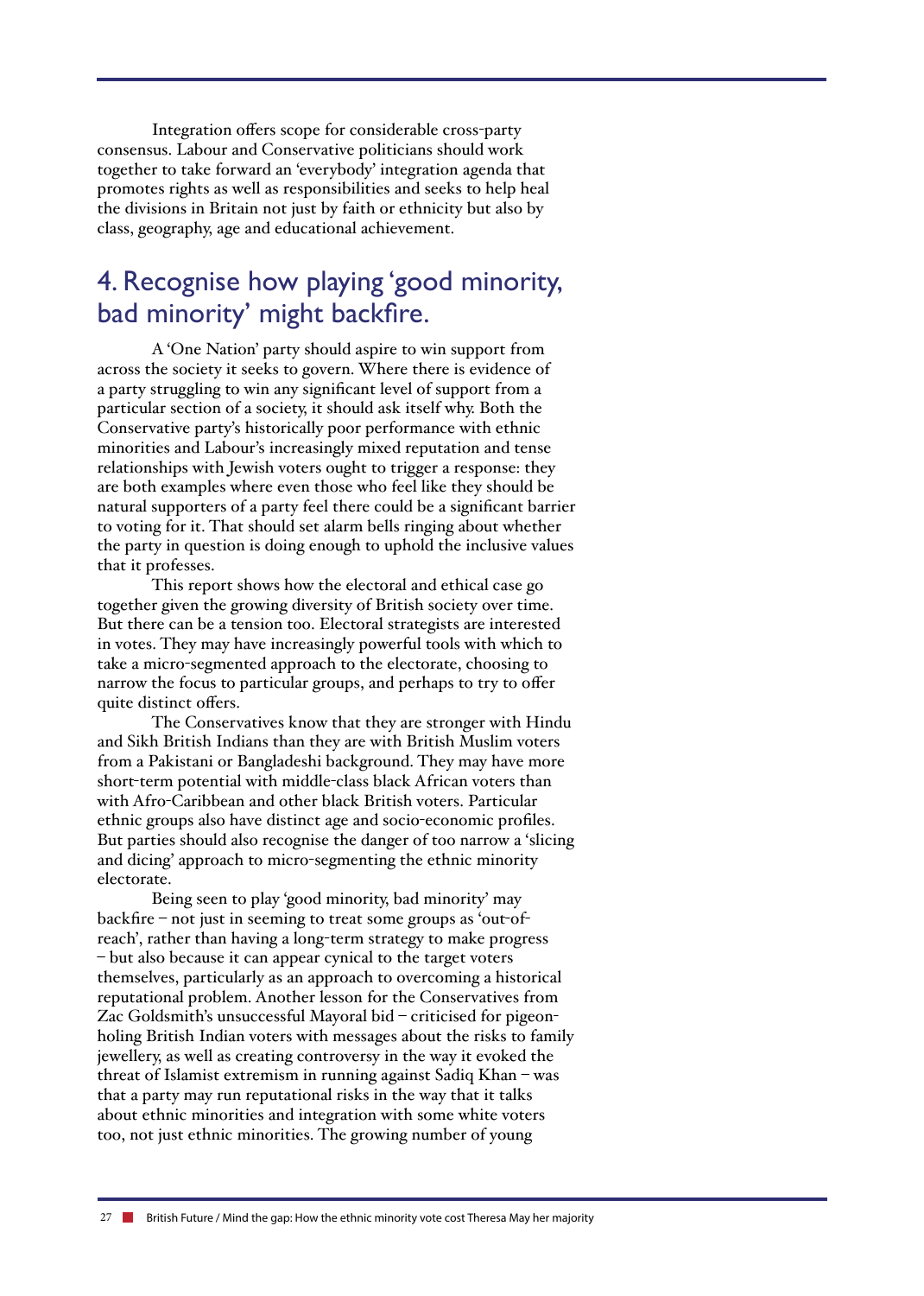graduate voters also hold liberal views on identity and integration – and were among those unimpressed by the tone and tenor of the 2016 Mayoral campaign.

The Labour Party also needs to ensure it takes seriously challenges to the way in which it has engaged with ethnic minority voters. That includes the challenge that it has been too dependent on relationships with so-called 'community leaders' who can overclaim about their ability to 'deliver' ethnic minority votes as though this was a block vote; or turning a blind eye to biraderi networks if those involved are onside. Any party needs to have a credible defence against charges that it engages in unethical or undemocratic practice for short-term votes – or it may suffer significant reputational and electoral damage. Voters from all ethnic backgrounds will want to ensure that a party's approach to voters is about 'fairness, not favours', as London Mayor Sadiq Khan once put it. That should mean a strong commitment to ensuring there is equal opportunity for those from every background – including a stronger push on inclusion and anti-discrimination.

There is a welcome generational shift towards increasing criticism of 'gatekeeper' models of engagement from younger ethnic minority voters, itself a product of greater integration in education and society. The lack of opportunities for women from ethnic minority backgrounds has also been a contentious issue, though there has been significant progress towards a stronger share of voice for ethnic minority women in national politics.

#### 5. Make an offer to younger voters

Politicians too often think about the challenge of reaching ethnic minority voters in terms of how often they attend temples, mosques and gurdwaras. That type of symbolic outreach has its place – but it can also feel rather "othering" and patronising, especially to younger British-born voters in their twenties and thirties who aren't always impressed if politicians seem to see them primarily through the lens of their parents' country of origin. So one of the most important lessons of the 2017 campaign was that the Conservatives did not slip back with ethnic minority voters for very 'ethnic specific' reasons but, rather, fell short with ethnic minority voters for similar reasons to those that repelled other voters. Indeed, the under-24s are more likely, overall, than ethnic minority voters to currently say they would 'never' vote Conservative.

The 2017 General Election saw a considerably wider polarisation between the parties by age and by education than in the previous two elections, while narrowing the social class gap between the parties. This was an unintended consequence of the Conservative election pitch: what Theresa May and her team underestimated, while winning over a significant number of Ukip voters and other non-Conservative leavers, was that there are two sides to a polarising coin. The 2017 General Election saw an increased engagement and mobilisation of younger voters.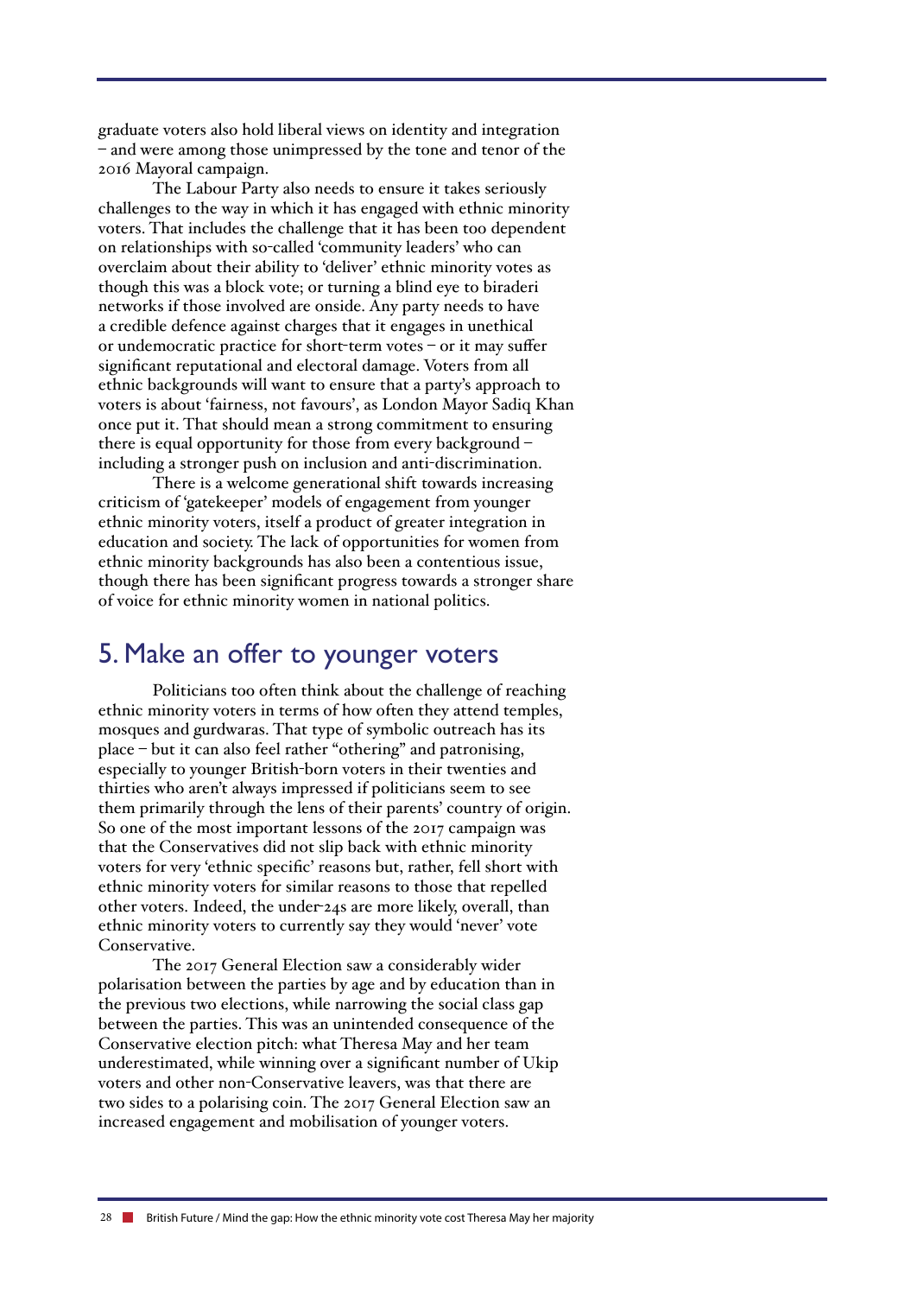The generation gap is being much debated in its own right – but it also has a particular importance for any successful Conservative strategy in winning over ethnic minority voters, given that non-white Britain has a considerably younger demography than the nation as a whole.The Conservatives are less likely to make significant progress in shifting the views of a great many older first generation migrants who have been voting Labour for decades. What the party needs to  $do$  – strategically – is encourage a greater number of the next generation to shop around politically rather more than their parents and grandparents did. It will struggle to make that pitch with young ethnic minority Britons if it is finding it increasingly difficult to get a hearing from voters until they enter their late 30s and early 40s.

If a party is going backwards with young voters, with graduates, with voters who live in the capital and other big cities – and the Conservatives did so on all of these fronts in 2017 – then it is not going to make progress with its strategy to increase the ethnic minority vote. Parties that want to govern need to appeal across a multi-ethnic society – and whether parties can build a broad appeal that defuses a 'generation clash' in politics will have a significant impact on whether they can do so.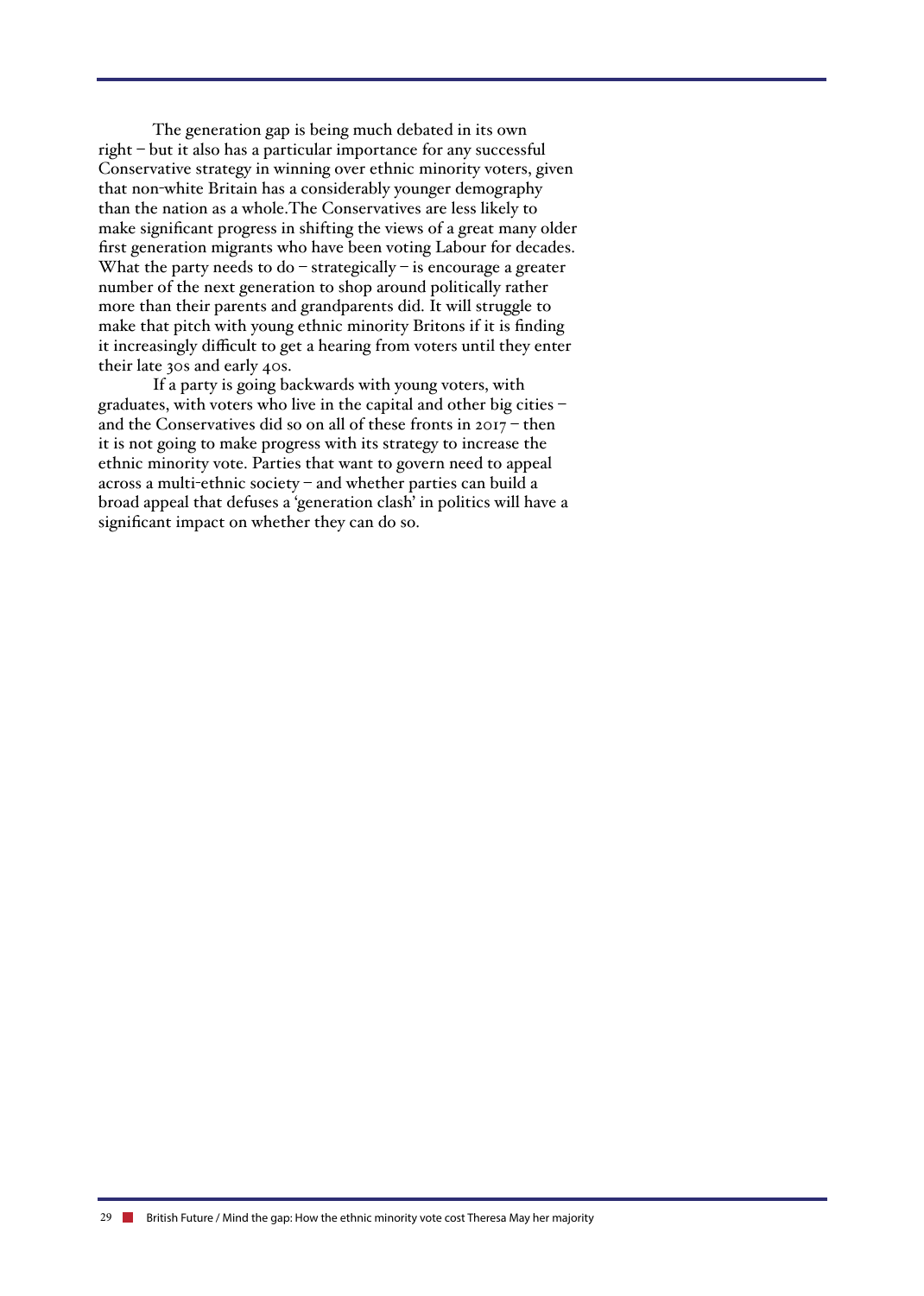# **Notes**

- 1. See (6) below.
- *2. How did this result happen? My post-vote survey*, Lord Ashcroft, 9 June 2017, http://lordashcroftpolls.com/2017/06/result-happenpost-vote-survey/
- *3. Young voters, class and turnout: how Britain voted in 2017*, Guardian datablog 20 June 2017, https://www.theguardian.com/politics/ datablog/ng-interactive/2017/jun/20/young-voters-class-andturnout-how-britain-voted-in-2017
- 4. Ethnic Minority British Election Survey (EMBES), Heath, A., Sanders, D., Fisher, S., Soblewska, M., Rosenblatt, G. Univresity of Oxford, https://www.sociology.ox.ac.uk/research/embes-theethnic-minority-british-election-study.html
- *5. Labour gets two thirds of the BME vote*, Runnymede Trust, 9 June 2017, http://www.runnymedetrust.org/blog/labour-gets-twothirds-of-bme-vote
- 6. A slightly different methodology was used to calculate potential swing in seats that the Conservatives could have taken from the SNP or Liberal Democrats. While elsewhere the votes projected to be won by the Conservatives by closing the 'ethnic gap' have all been subtracted from the Labour total, in SNP/ Lib Dem seats we have subtracted them equally from SNP/Lib Dem and Labour.
- 7. Based on UK Polling Report target seat rankings http:// ukpollingreport.co.uk/2015guide/conservative-targets/
- 8. Maria Sobolewska, Is Labour losing the ethnic minority vote? New Statesman, 5th January 2015 http://www.newstatesman. com/politics/uk/2015/01/labour-losing-ethnic-minority-vote
- 9. Omar Khan, Registration and Race: Achieving Equal Political Representation, in Race and Elections (Runnymede Trust, 2015)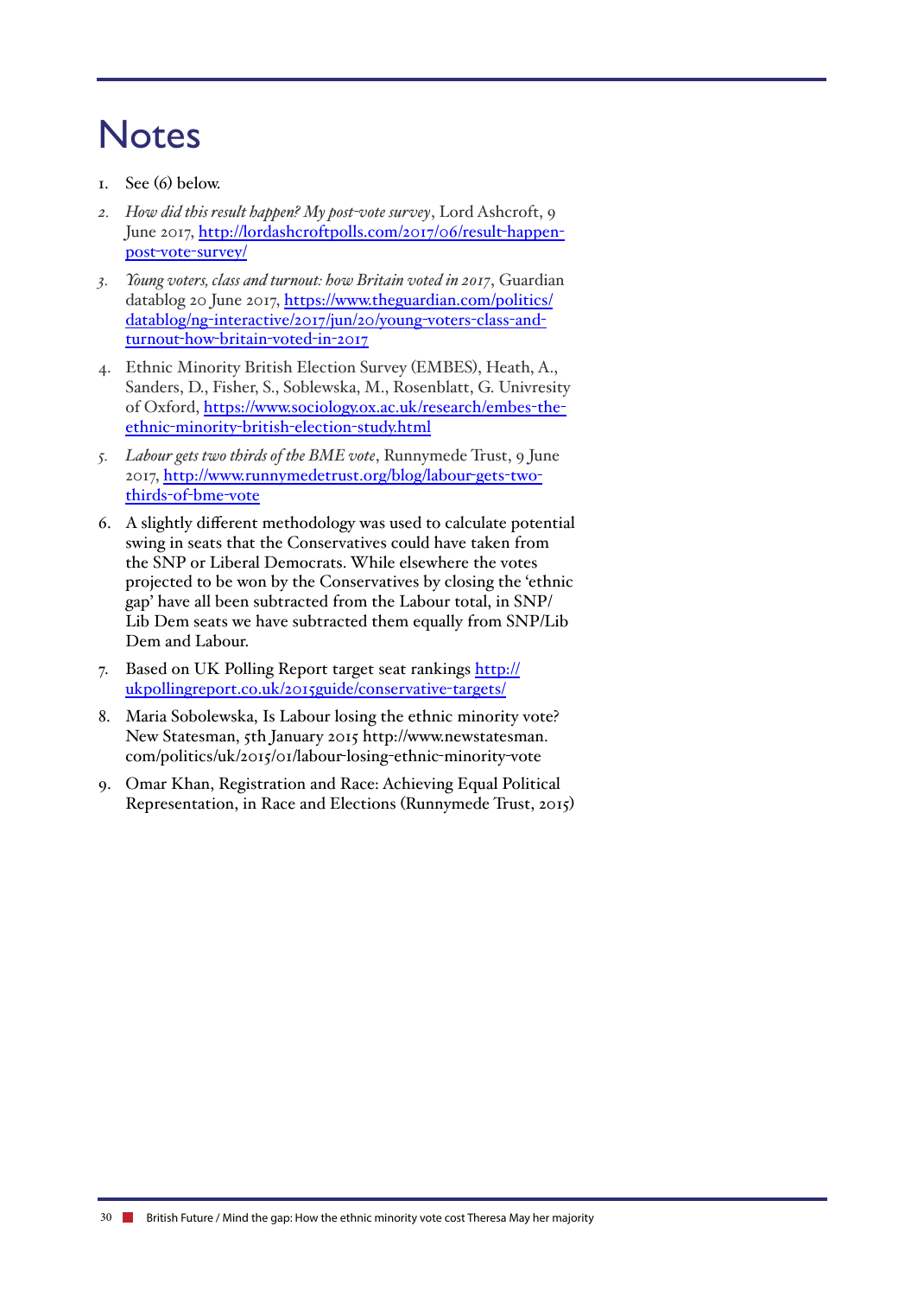# About British Future

British Future is an independent, non-partisan thinktank and registered charity engaging people's hopes and fears about integration and immigration, opportunity and identity.

These debates, from EU immigration and refugee protection to integration of people from different faiths and backgrounds, remain noisy and polarised. But since British Future's founding in 2012, we have developed a unique understanding and expertise on public attitudes to these issues in the UK, through in-depth qualitative and quantitative research. We have found that there is a surprising amount of common ground among the public on which they can agree.

Securing political consent for policy change on these issues requires public support and it is possible to build this support with the right approach. That includes:

- Developing messaging that resonates with the 'Anxious Middle', the majority of the British public who are neither wholly pronor anti- immigration;
- Working with new messengers to build broad coalitions that reach wider audiences;
- Projecting our findings publicly to inform national debate, contributing to discussions on issues such as EU migration, integration, refugee protection, the status of EU nationals in the UK after Brexit, combating racism and xenophobia, international student migration and English identity.

British Future engages people's legitimate concerns and offers constructive solutions in response. We believe we can build a broad consensus among the public and opinion-formers for reforms to immigration and integration policy that work for everyone.

Our long-term aim is a country where we are no longer 'Them and Us' but rather a confident and welcoming Britain, inclusive and fair to all.

#### Further publications from British Future, available online, include:

*Time to get it right: Finding consensus on Britain's future immigration policy,* September 2017

*What next after Brexit?* August 2016

*Britain's immigration offer to Europe*, October 2016

*Making citizenship matter*, February 2016

*How to talk about immigration*, November 2014

*Do mention the war: Will 1914 matter in 2014?*, August 2013